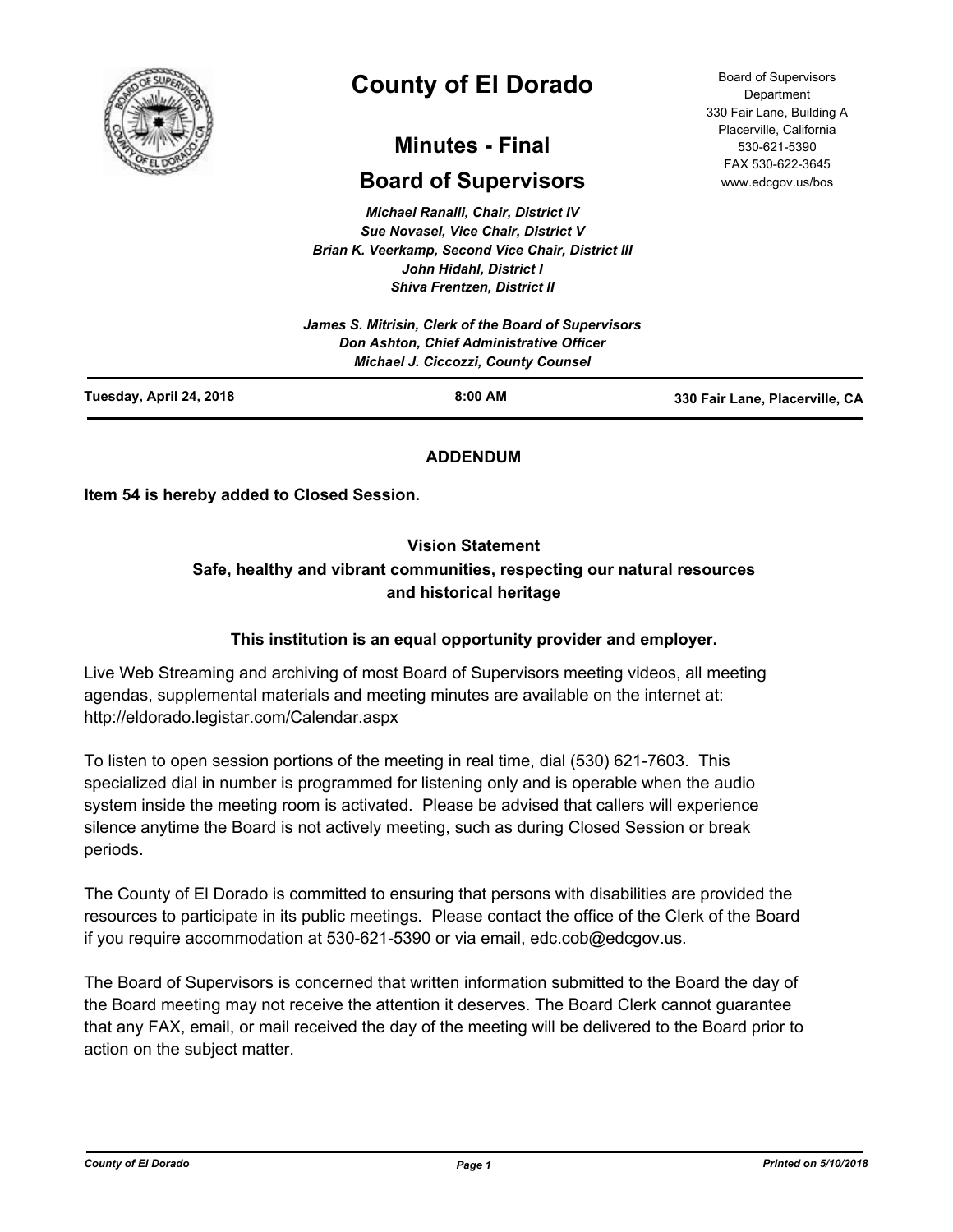The Board meets simultaneously as the Board of Supervisors and the Board of Directors of the Air Quality Management District, In-Home Supportive Services, Public Housing Authority, Redevelopment Agency and other Special Districts.

For Purposes of the Brown Act § 54954.2 (a), the numbered items on this Agenda give a brief description of each item of business to be transacted or discussed. Recommendations of the staff, as shown, do not prevent the Board from taking other action.

Materials related to an item on this Agenda submitted to the Board of Supervisors after distribution of the agenda packet are available for inspection during normal business hours in the public viewing packet located in Building A, 330 Fair Lane, Placerville or in the Board Clerk's Office located at the same address. Such documents are also available on the Board of Supervisors' Meeting Agenda webpage subject to staff's ability to post the documents before the meeting.

## **PROTOCOLS FOR PUBLIC COMMENT**

Public comment will be received at designated periods as called by the Board Chair.

Public comment on items scheduled for Closed Session will be received before the Board recesses to Closed Session.

Except with the consent of the Board, individuals shall be allowed to speak to an item only once.

On December 5, 2017 the Board adopted the following protocol relative to public comment periods:

Time for public input will be provided at every Board of Supervisors meeting. Individuals will have three minutes to address the Board. Individuals authorized by organizations will have three minutes to present organizational positions and perspectives and may request additional time, up to five minutes. At the discretion of the Board, time to speak by any individual may be extended.

A total of 20 minutes will be allocated for public comment during Open Forum and for each agenda item to be discussed. Public comment on certain agenda items designated and approved by the Board may be treated differently with specific time limits per speaker or a limit on the total amount of time designated for public comment. It is the intent of the Board that quasi-judicial matters have additional flexibility depending upon the nature of the issue.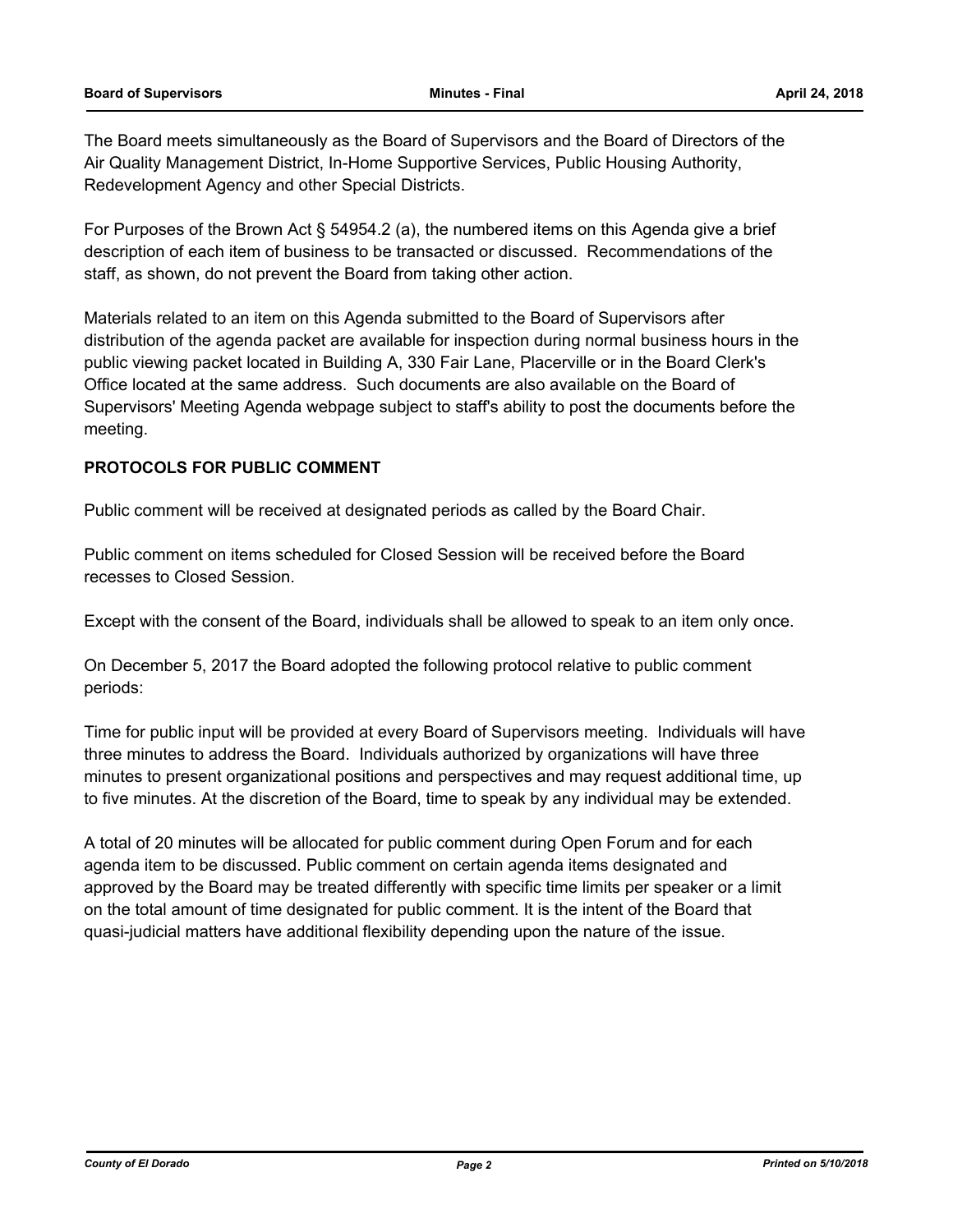Individual Board members may ask clarifying questions but will not engage in substantive dialogue with persons providing input to the Board.

If a person providing input to the Board creates a disruption by refusing to follow Board guidelines, the Chair of the Board may take the following actions.

Step 1. Request the person adhere to Board guidelines. If the person refuses, the Chair may ask the Clerk to turn off the speaker's microphone.

Step 2. If the disruption continues, the Chair may order a recess of the Board meeting.

Step 3. If the disruption continues, the Chair may order the removal of the person from the Board meeting.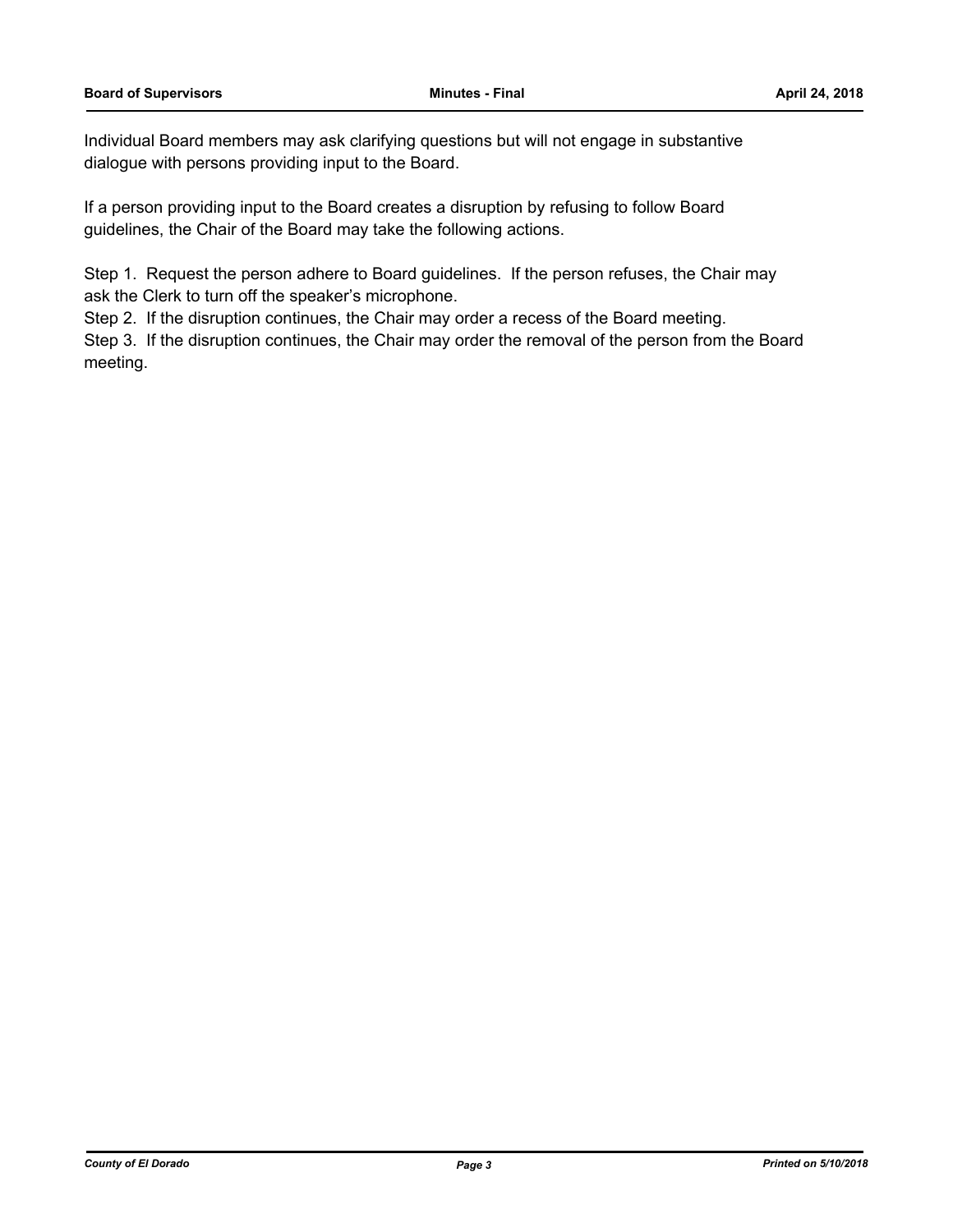#### **8:00 A.M. - CALLED TO ORDER AND RECESSED TO CLOSED SESSION**

Present: 5 - Supervisor Veerkamp, Supervisor Frentzen, Supervisor Ranalli, Supervisor Novasel and Supervisor Hidahl

#### **9:06 A.M. - RECONVENED TO OPEN SESSION AND CLOSED SESSION REPORTS**

Present: 5 - Supervisor Veerkamp, Supervisor Frentzen, Supervisor Ranalli, Supervisor Novasel and Supervisor Hidahl

## **INVOCATION AND PLEDGE OF ALLEGIANCE TO THE FLAG**

**Supervisor Novasel gave the Invocation. Supervisor Novael led the Pledge of Allegiance to the Flag.**

## **ADOPTION OF THE AGENDA AND APPROVAL OF CONSENT CALENDAR**

*Public Comment: K. Payne, G. Staton, S. Taylor, W. Nagel*

**A motion was made by Supervisor Frentzen, seconded by Supervisor Veerkamp to Adopt the Agenda and Approve the Consent Calendar with the following changes: Item 16 strike through of March 1, 2018 in the title and add after for the term "upon execution of the Board of Supervisors" through April 1, 2021. Supervisor Veerkamp recused himself from item 23. Pull items 18 and 26 for discussion.**

- **Yes:** 5 Veerkamp, Frentzen, Ranalli, Novasel and Hidahl
- [18-0714](http://eldorado.legistar.com/gateway.aspx?m=l&id=/matter.aspx?key=24058) Adoption of the Agenda and Approval of the Consent Calendar (See Attachment)

The Board may make any necessary additions, deletions or corrections to the agenda including moving items to or from the Consent Calendar and adopt the agenda and the Consent Calendar with one single vote. A Board member may request an item be removed from the Consent Calendar for discussion and separate Board action. At the appropriate time as called by the Board Chair, members of the public may make a comment on matters on the Consent Calendar prior to Board action.

#### **OPEN FORUM**

*Public Comment: D. Cox, S. Cabrera*

#### [18-0712](http://eldorado.legistar.com/gateway.aspx?m=l&id=/matter.aspx?key=24056) OPEN FORUM (See Attachment)

Open Forum is an opportunity for members of the public to address the Board of Supervisors on subject matter that is not on their meeting agenda and within their jurisdiction. Public comments during Open Forum are limited to three minutes per person. Individuals authorized by organizations will have three minutes to present organizational positions and perspectives and may request additional time, up to five minutes. The total amount of time reserved for Open Forum is 20 Minutes.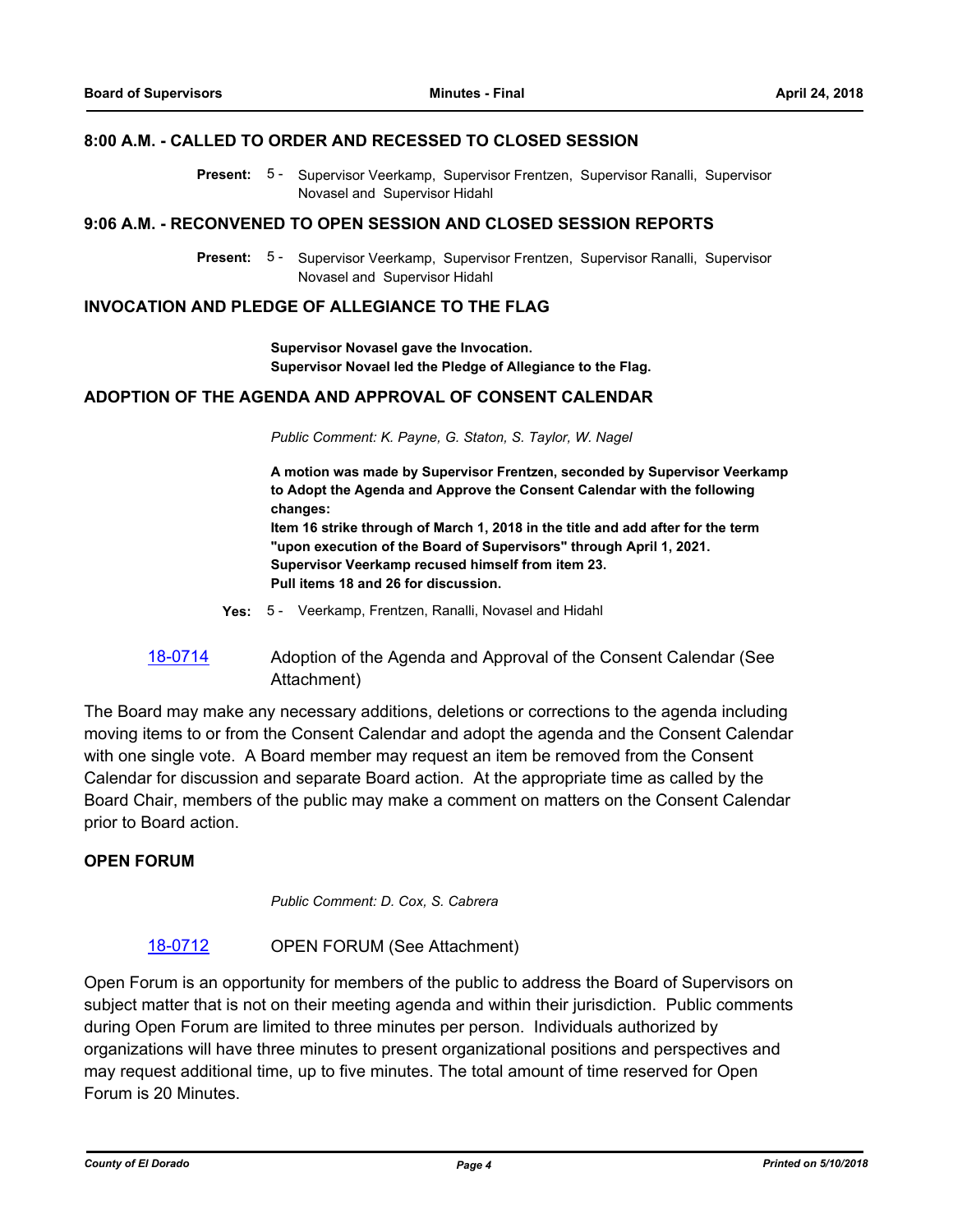#### **CONSENT CALENDAR**

**1.** [18-0623](http://eldorado.legistar.com/gateway.aspx?m=l&id=/matter.aspx?key=23968) Clerk of the Board recommending the Board approve the Minutes from the regular meeting of the Board of Supervisors on April 10, 2018.

**This matter was Approved on the Consent Calendar.**

#### **GENERAL GOVERNMENT - CONSENT ITEMS**

**2.** [18-0569](http://eldorado.legistar.com/gateway.aspx?m=l&id=/matter.aspx?key=23914) Human Resources Department recommending the Board approve and authorize the Chair to sign Resolution **062-2018** authorizing the Director of Human Resources to serve as a Custodian of Records with the California Department of Justice for the County of El Dorado Human Resources Department.

**FUNDING:** General Fund.

**Resolution 062-2018 was Adopted upon Approval of the Consent Calendar.**

**3.** [18-0570](http://eldorado.legistar.com/gateway.aspx?m=l&id=/matter.aspx?key=23915) Human Resources Department and Chief Administrative Office recommending the Board adopt a new Pre-Employment Background Check Policy (Policy E-4).

**FUNDING:** Individual Departments.

**This matter was Approved on the Consent Calendar.**

**4.** [18-0607](http://eldorado.legistar.com/gateway.aspx?m=l&id=/matter.aspx?key=23952) Human Resources Department recommending the Board adopt the Background Investigation for Individuals with Access to Federal Tax Information Policy (Policy E-9).

**FUNDING:** Individual Departments.

**This matter was Approved on the Consent Calendar.**

**5.** [18-0620](http://eldorado.legistar.com/gateway.aspx?m=l&id=/matter.aspx?key=23965) Human Resources Department recommending the Board: 1) Approve and authorize the Chair to sign Resolution **066-2018** adopting the revised personnel allocations for the Library Department; and 2) Waive the requirement for filling two reclassified positions through a competitive examination process, allowing the current incumbents to be appointed to the positions as provided for in Section 306.1 of the Personnel Rules.

## **FUNDING:** N/A

**This matter was Approved and Resolution 066-2018 was Adopted upon Approval of the Consent Calendar.**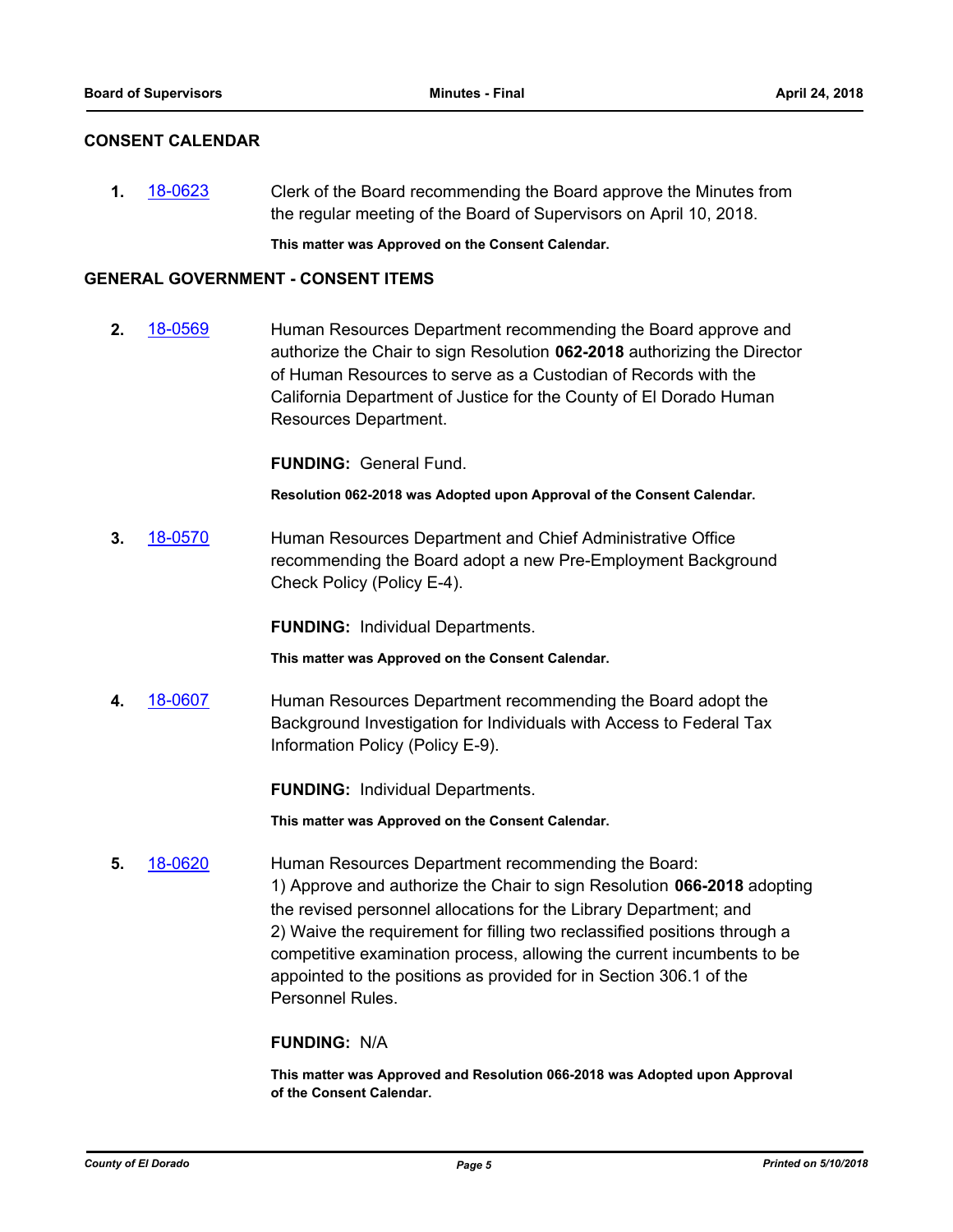| 6. | 18-0469 | Information Technologies Department recommending the Board consider<br>the following:                                                                                                                                                                                                                                                                                                                                                                                                                        |
|----|---------|--------------------------------------------------------------------------------------------------------------------------------------------------------------------------------------------------------------------------------------------------------------------------------------------------------------------------------------------------------------------------------------------------------------------------------------------------------------------------------------------------------------|
|    |         | 1) Continue to exempt the purchase of specific computer software for the<br>County's Virtual Desktop Interface conversion project from competitive<br>bidding pursuant to County Purchasing Ordinance 3.12.160 (C), as<br>competitive bidding would produce no economic benefit to the County;<br>2) Approve and authorize the Purchasing Agent to issue a purchase order<br>to DSA Technologies in the amount of \$120,000 for the purchase of<br>VMWare NSX Advanced per Processor software and Production |
|    |         | support/subscription for VMWare NSX OMAdvanced per Processor for<br>one (1) year; and                                                                                                                                                                                                                                                                                                                                                                                                                        |
|    |         | 3) Authorize the Purchasing Agent to sign a purchase order for same.                                                                                                                                                                                                                                                                                                                                                                                                                                         |
|    |         | <b>FUNDING:</b> General Fund, with partial cost recovery in future years<br>through the A-87 Cost Plan.                                                                                                                                                                                                                                                                                                                                                                                                      |

**This matter was Approved on the Consent Calendar.**

**7.** [18-0470](http://eldorado.legistar.com/gateway.aspx?m=l&id=/matter.aspx?key=23815) Information Technologies Department recommending the Board consider the following:

1) Waive formal bid requirements in accordance with Purchasing Ordinance 3.12.160, exemptions from competitive process, Section D; 2) Authorize the use of the Utah NASPO ValuePoint (formerly WSCA-NASPO) master price agreement AR233 and California Participating Addendum 7-14-70-04 for the acquisition of computer hardware, software, and support services necessary for an upgrade of the existing data center core switch equipment; and 3) Approve and authorize the Purchasing Agent to issue a purchase order to ConvergeOne, Inc., the designated reseller of the awarded vendor, Cisco Systems, Inc., under the State contract, in the amount of \$126,040.20, plus applicable sales tax, for the purchase of Cisco Core Switch Hardware and Cisco warranty/maintenance support for one (1)

year. **FUNDING:** General Fund, with partial cost recovery in future years

through the A-87 Cost Plan.

**This matter was Approved on the Consent Calendar.**

**8.** [18-0636](http://eldorado.legistar.com/gateway.aspx?m=l&id=/matter.aspx?key=23981) TRAKiT Executive Committee recommending the Board receive and file an attached update memo on the TRAKiT system, a planning, permitting, and parcel management software solution.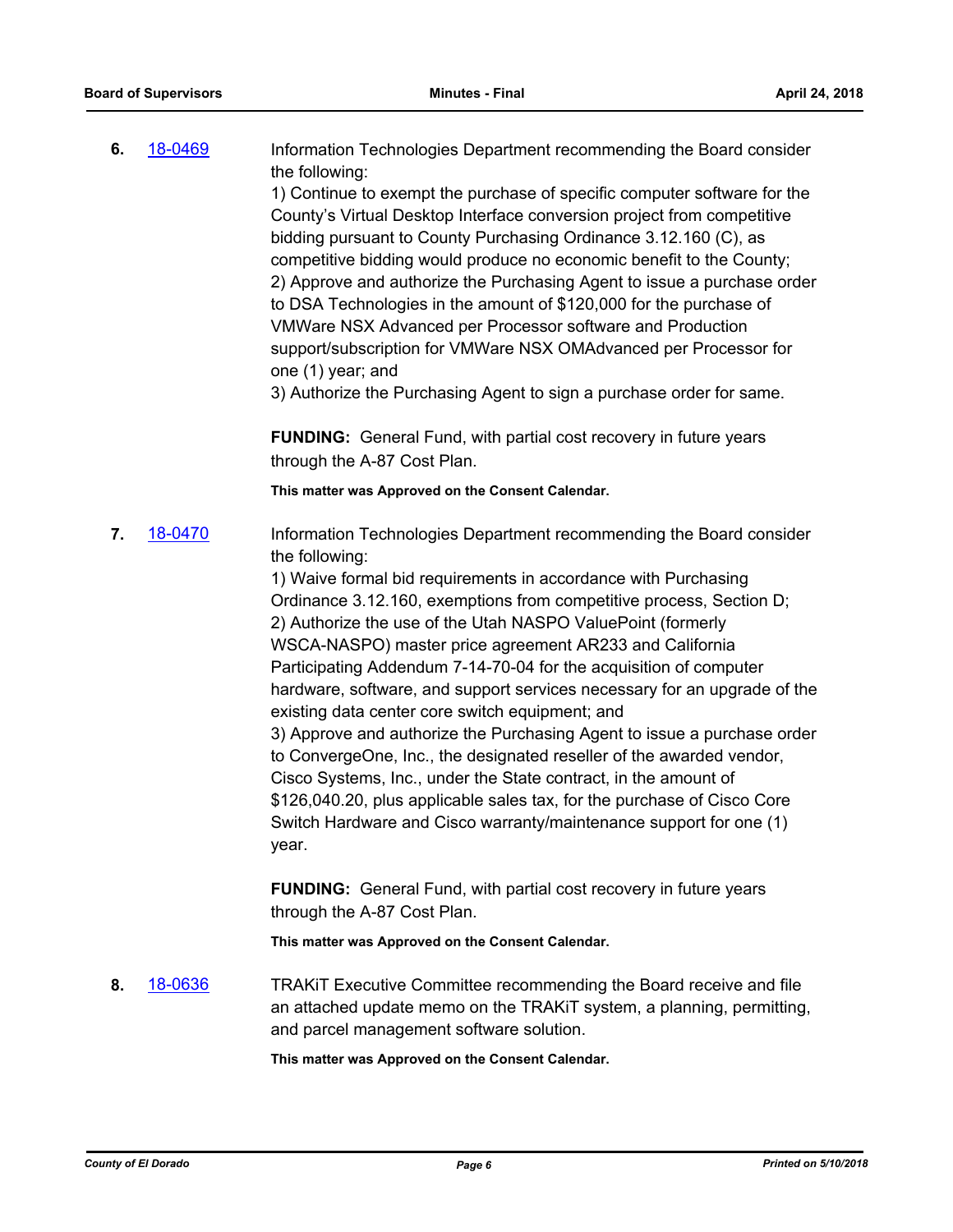| 9.  | 18-0510 | Supervisor Novasel recommending the Board:<br>1) Determine that a public benefit exists from a continuation of effort that<br>arose from the South Lake Tahoe Housing Task Force meetings in<br>2016-2017 to examine the housing situation in South Lake Tahoe and the<br>adjoining region to determine viable and equitable strategies for resolving<br>resident access to affordable housing, workforce housing, and/or home<br>ownership;<br>2) Approve and authorize the Board Chair to sign Funding Agreement<br>#2942 with the Tahoe Prosperity Center for a term of 1 year in the amount<br>of \$10,000 for the purpose of helping to cover the costs associated with<br>initiating the Tahoe Workforce Housing Project 2018-2019. |
|-----|---------|-------------------------------------------------------------------------------------------------------------------------------------------------------------------------------------------------------------------------------------------------------------------------------------------------------------------------------------------------------------------------------------------------------------------------------------------------------------------------------------------------------------------------------------------------------------------------------------------------------------------------------------------------------------------------------------------------------------------------------------------|
|     |         | FUNDING: Economic Development funding received from Transient<br>Occupancy Tax revenue.                                                                                                                                                                                                                                                                                                                                                                                                                                                                                                                                                                                                                                                   |
|     |         | This matter was Approved on the Consent Calendar.                                                                                                                                                                                                                                                                                                                                                                                                                                                                                                                                                                                                                                                                                         |
| 10. | 16-0305 | Supervisor Ranalli recommending the Board find that a state of<br>emergency continues to exist in El Dorado County as a result of<br>unprecedented tree mortality due to drought conditions and related bark<br>beetle infestations. (Cont. 4/10/18, Item 8)                                                                                                                                                                                                                                                                                                                                                                                                                                                                              |
|     |         | This matter was Approved on the Consent Calendar.                                                                                                                                                                                                                                                                                                                                                                                                                                                                                                                                                                                                                                                                                         |
| 11. | 18-0536 | Supervisor Ranalli recommending the Board approve Final Passage<br>(Second Reading) of Ordinance 5084 amending Chapter 9.55 of the El<br>Dorado County Ordinance Code pertaining to the Camping and Storage<br>of Personal Property on Private and Public Property to prohibit camping<br>at County cemeteries or property that was obtained to preserve the<br>existing natural conditions or habitats, including but not limited to habitat<br>for Pine Hill Endemics or Oak Woodlands, or as a means to mitigate<br>impacts to such habitats or the environment from public works or                                                                                                                                                   |

development projects. (Cont. 4/10/18, Item 16)

**Ordinance 5084 was Adopted upon Approval of the Consent Calendar.**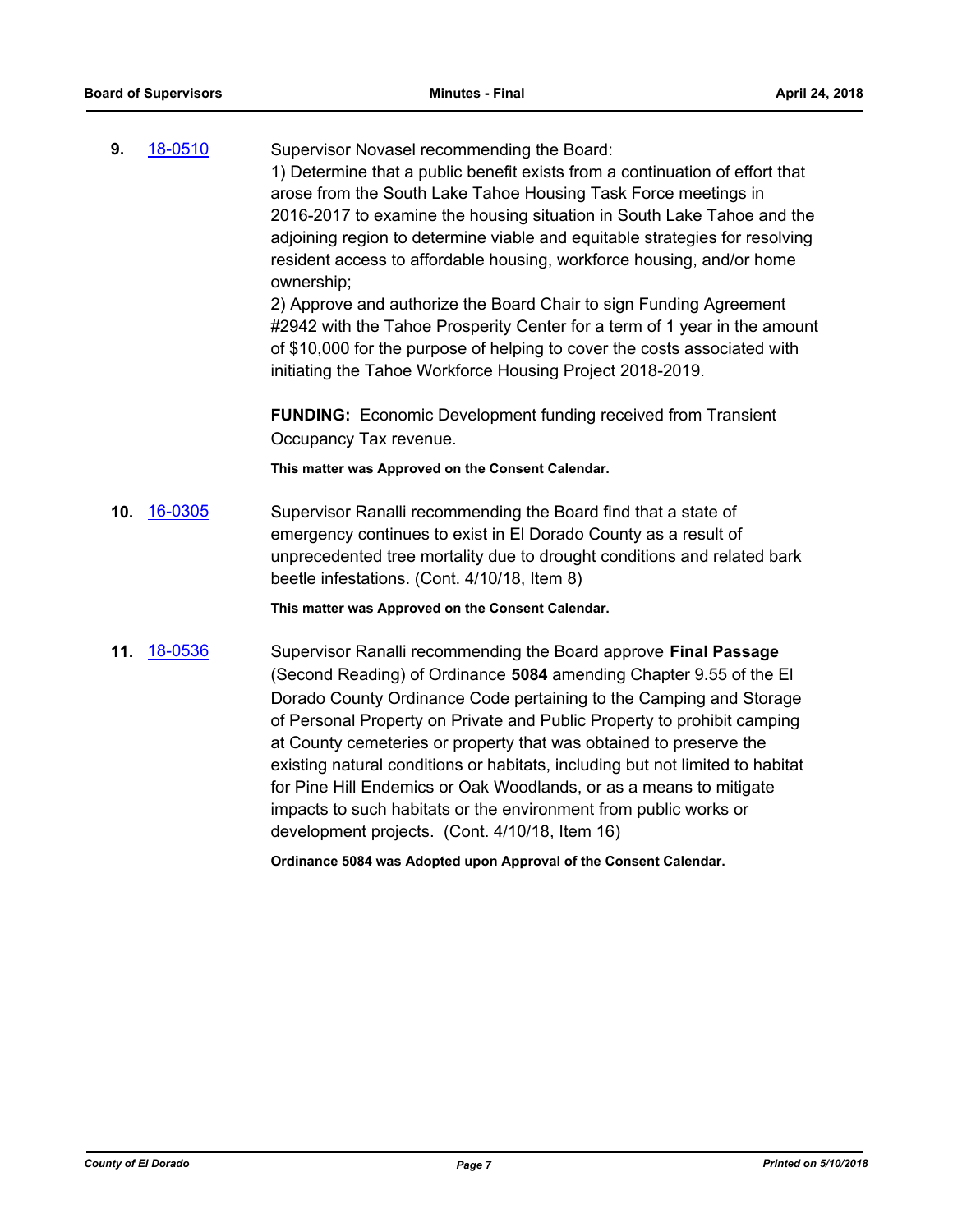#### **HEALTH AND HUMAN SERVICES - CONSENT ITEMS**

**12.** [17-1268](http://eldorado.legistar.com/gateway.aspx?m=l&id=/matter.aspx?key=23212) Health and Human Services Agency recommending the Board: 1) Approve and authorize the Chair to sign revenue Agreement for Services 295-S1811 with County of Nevada, for the provision of acute inpatient mental health services for the clients they refer to the El Dorado County Psychiatric Health Facility effective upon execution for a three (3) year term, with a maximum contractual obligation of \$200,000 per fiscal year; and 2) Authorize the Director of the Health and Human Services Agency, or

designee, to execute further documents relating to Agreement for Services 295-S1811 including amendments which do not increase the maximum dollar amount or term of the Agreement, and contingent upon approval by County Counsel and Risk Management.

**FUNDING:** Fee for service revenue from the County of Nevada.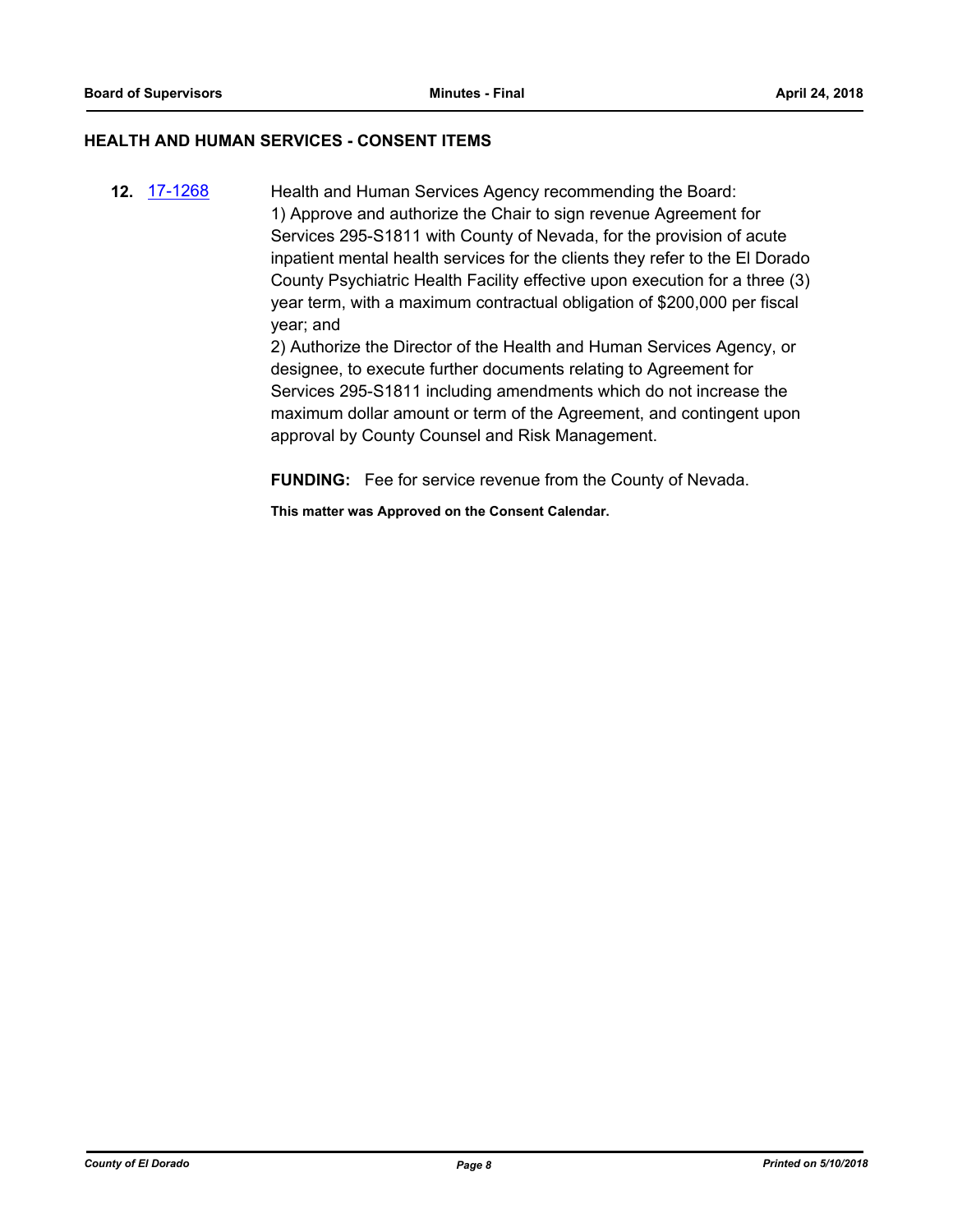#### **LAND USE AND DEVELOPMENT - CONSENT ITEMS**

**13.** [18-0502](http://eldorado.legistar.com/gateway.aspx?m=l&id=/matter.aspx?key=23847) The El Dorado County Air Quality Management District recommending the Board, acting as the Air Quality Management District Board of Directors, adopt and authorize the Chair to sign Resolution **070-2018**  authorizing the acceptance of funding from the California Air Resources Board to implement the Community Air Protection Program. Estimated revenue for Fiscal Year 2018/19 is expected to be \$30,565.

> **FUNDING:** Funding authorized by Assembly Bill 109 from the California Air Resources Board.

**Resolution 070-2018 was Adopted upon Approval of the Consent Calendar.**

**14.** [18-0371](http://eldorado.legistar.com/gateway.aspx?m=l&id=/matter.aspx?key=23715) Community Development Services, Administration and Finance Division, recommending the Board approve and authorize the Chair to sign the following perpetual agreements to allow credit and debit card, as well as electronic fund transfer payment transactions for permit, project and code enforcement fees, and other charges that will be processed through TRAKiT, the county's new software program being implemented for planning, permitting, and parcel management, as follows: 1) Cardknox Agreement 2709 (Attachments A & B) with Cardknox, effective upon final execution and continuing until terminated, with payments made on an annual basis in an amount no greater than \$1,000,

and in year-one the county will incur equipment costs of \$6,750 for the necessary credit card readers, as well as startup costs not to exceed \$100; and

2) Cardknox Agreement 2712 (Attachments C & D) with Fidelity Payment Services, effective upon final execution and continuing until terminated, with payments made on an annual basis in an amount not to exceed \$500, and in the first year the county will incur startup costs not to exceed \$100 in addition to the ongoing annual fees of \$20.

**FUNDING:** Solid Waste Franchise Fees, Building Permit Fees, and Technology Fees (credit card processing fees are paid by cardholders).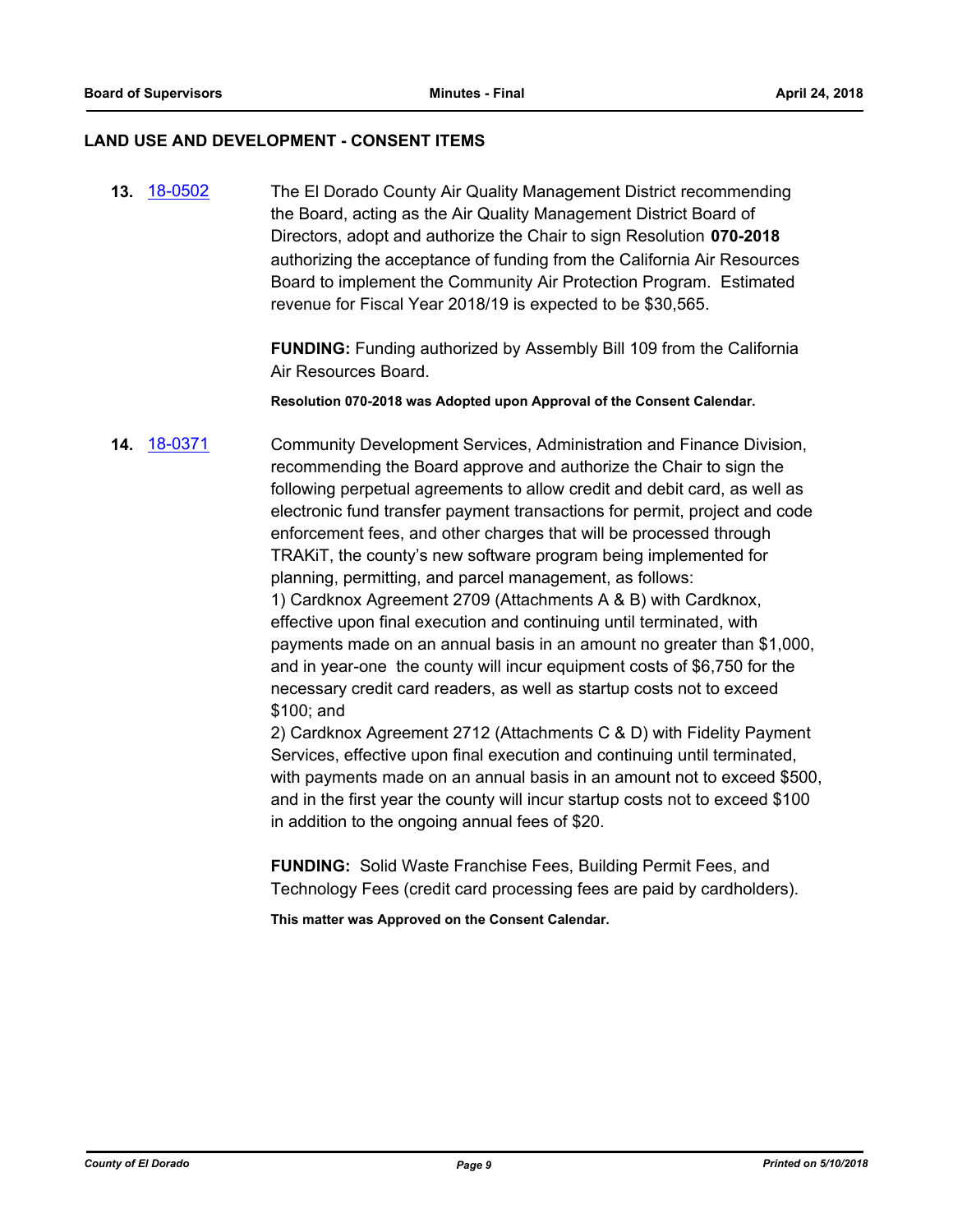**15.** [18-0114](http://eldorado.legistar.com/gateway.aspx?m=l&id=/matter.aspx?key=23456) Community Development Services, Environmental Management Department, recommending the Board approve and authorize the Chair to sign Agreement for Services 2554 with Stantec Consulting Services, Inc., for the provision of as-needed wastewater treatment plant general engineering and construction quality assurance services for the Union Mine Wastewater Treatment Plant, with a not-to-exceed amount of \$150,000, and with a term of three (3) years.

**FUNDING:** Non-General Fund/County Service Area 10 Funds.

**This matter was Approved on the Consent Calendar.**

**16.** [18-0500](http://eldorado.legistar.com/gateway.aspx?m=l&id=/matter.aspx?key=23845) Community Development Services, Environmental Management Department, recommending the Board consider the following: 1) Accept a grant award funded through the Greenhouse Gas Reduction Fund from the State of California, Department of Resources Recycling and Recovery, Fiscal Year 2017/18 Food Waste Prevention and Rescue Grant Program, in the amount of \$277,140, for the term of March 1, 2018 upon execution of the Board of Supervisors through April 1, 2021; and 2) Delegate authority to the Environmental Management Department Director, or designee, to execute the Grant Agreement and all Grant related documents including, but not limited to, amendments, requests for payment, reports, and all associated documents necessary to secure and expend the funds for the purpose of implementing this Food Waste Prevention and Rescue Grant Program.

> **FUNDING:** Non-General Fund / State of California, Department of Resources Recycling and Recovery, Fiscal Year 2017/2018 Food Waste Prevention and Rescue Grant Program.

**This matter was Approved on the Consent Calendar and strike through of March 1, 2018 in the title and add after for the term "upon execution of the Board of Supervisors" through April 1, 2021.**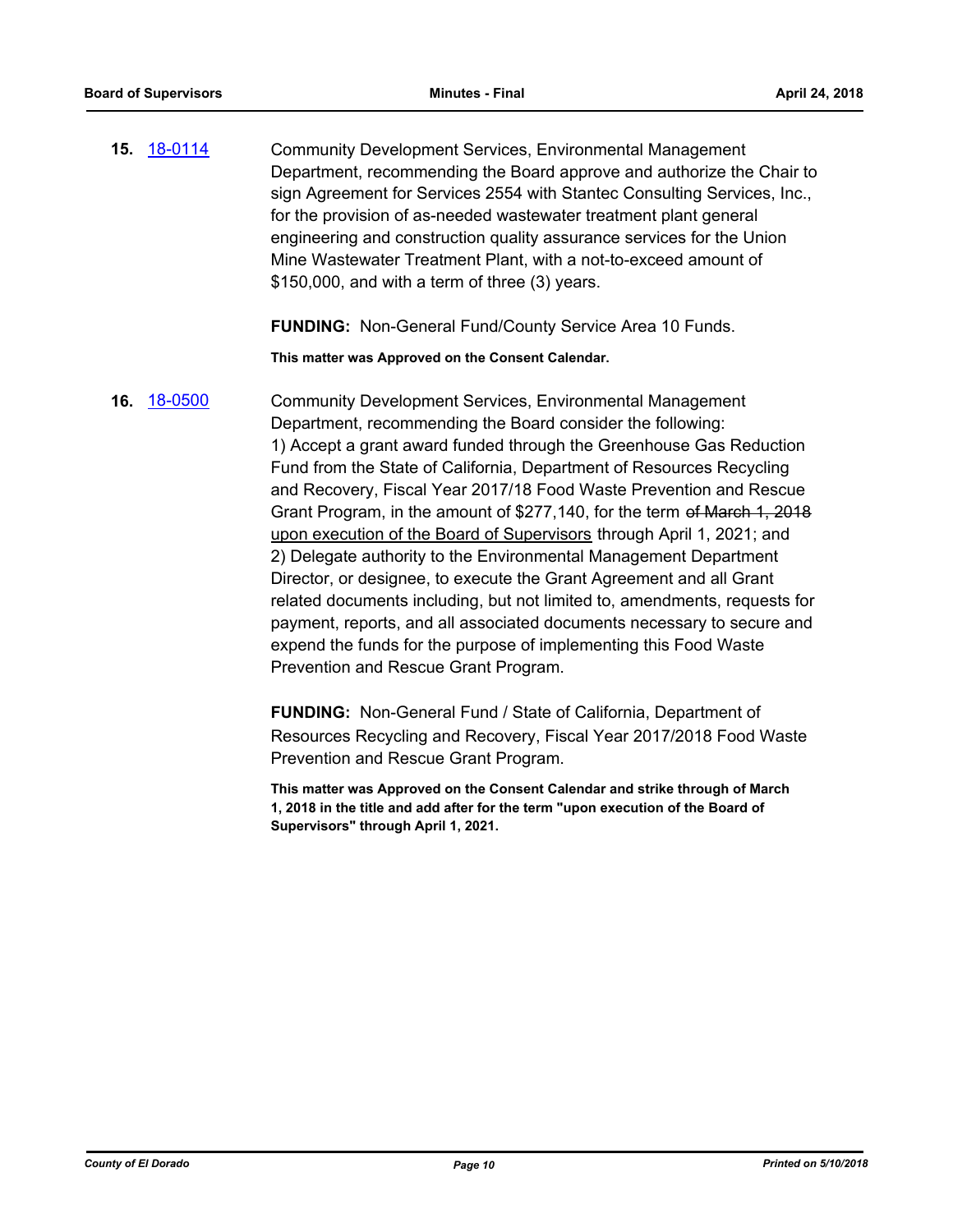**17.** [18-0209](http://eldorado.legistar.com/gateway.aspx?m=l&id=/matter.aspx?key=23551) Community Development Services, Department of Transportation and the Environmental Management Department, recommending the Board: 1) Approve and authorize the Chair to sign a budget transfer adjusting the budget for Fiscal Year 2017/18 to allow for an increase in the CSA 3 budget for snow removal equipment rental expenses; an increase in the CSA 9 Pioneer Place Zone 64 budget for maintenance and construction costs for emergency sink hole repairs; the purchase of a tactical robot that will be used for haz mat emergency response for the Environmental Management Department; and the purchase and implementation of the Scale House Automation project for the Union Mine landfill (4/5 vote required);

> 2) Approve the addition of a tactical robot that will be used for haz mat emergency response to the Environmental Management Department fixed asset list; and

3) Approve the addition of the Scale House Automation project for the Union Mine landfill to the Environmental Management Department fixed asset list.

#### **FUNDING:** Various (see detail below).

#### **This matter was Approved on the Consent Calendar.**

**18.** [18-0424](http://eldorado.legistar.com/gateway.aspx?m=l&id=/matter.aspx?key=23769) Community Development Services, Department of Transportation, recommending the Board consider the following pertaining to the Newtown Road Storm Damage Repair Project, PW 17-31185, CIP 78706, and Contract 2685:

> 1) Award the Construction Contract to Hooker Creek, Inc., who submitted the lowest responsive, responsible bid of \$909,301.00;

> 2) Approve and authorize the Chair to sign the Construction Contract, subject to review and approval by County Counsel and Risk Management; and

3) Authorize the Director of Transportation to sign an Escrow Agreement, if requested by the Contractor and in accordance with Public Contract Code Section 22300, for the purpose of holding Contract retention funds.

**FUNDING:** Federal Highway Administration anticipated reimbursement (88.53%), California Disaster Assistance Act anticipated reimbursement (8.60%), Road Fund (2.87%).

*Public Comment: W. Nagel*

**A motion was made by Supervisor Veerkamp, seconded by Supervisor HIdahl to Approve this matter.**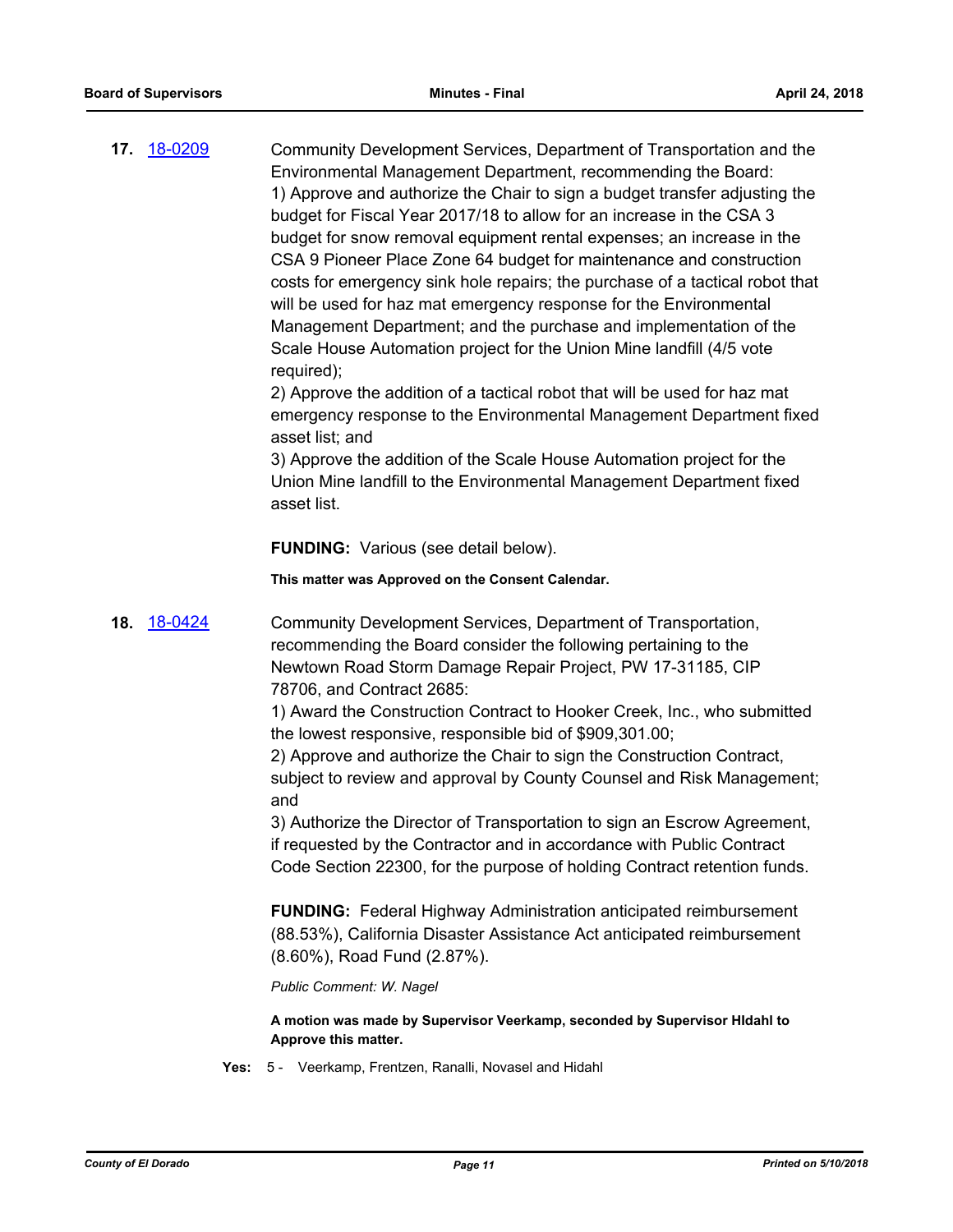**19.** [18-0441](http://eldorado.legistar.com/gateway.aspx?m=l&id=/matter.aspx?key=23786) Community Development Services, Department of Transportation, recommending the Board approve and authorize the Chair to sign the Memorandum of Understanding with the City of Folsom to define the roles and responsibilities of each agency for the construction and maintenance of improvements to Green Valley Road between Sophia Parkway in El Dorado Hills and Natoma Street in Folsom.

**FUNDING:** Road Fund (Maintenance Only).

**This matter was Approved on the Consent Calendar.**

**20.** [18-0487](http://eldorado.legistar.com/gateway.aspx?m=l&id=/matter.aspx?key=23832) Community Development Services, Department of Transportation, recommending the Board consider the following pertaining to the re-bid of the Silva Valley Parkway Class 1 and 2 Bike Lanes (Harvard to Green Valley) Project, Contract PW 17-31203, CIP 72310, Contract 2749: 1) Approve and adopt the Plans and Contract Documents and authorize the Chair to sign the Plans; and 2) Authorize advertisement for construction bids.

> **FUNDING:** Congestion Mitigation and Air Quality Program (CMAQ) (95% - Federal), Urban State Transportation Block Grant Program (Urban STBG) (4% - Federal), Road Fund (1% - Local).

**This matter was Approved on the Consent Calendar.**

**21.** [18-0505](http://eldorado.legistar.com/gateway.aspx?m=l&id=/matter.aspx?key=23850) Community Development Services, Department of Transportation, recommending the Board, pending review and approval by County Counsel and Risk Management, consider the following pertaining to the Francisco Drive Americans with Disabilities Act Improvement Project, Contract PW 18-31218, CIP 71363, Contract 2773: 1) Approve and adopt the Plans and Contract Documents and authorize the Chair to sign the Plans; and 2) Authorize advertisement for construction bids.

> **FUNDING:** Regional Surface Transportation Program - Urban Surface Transportation Block Grant Program (100%). (Federal Funds)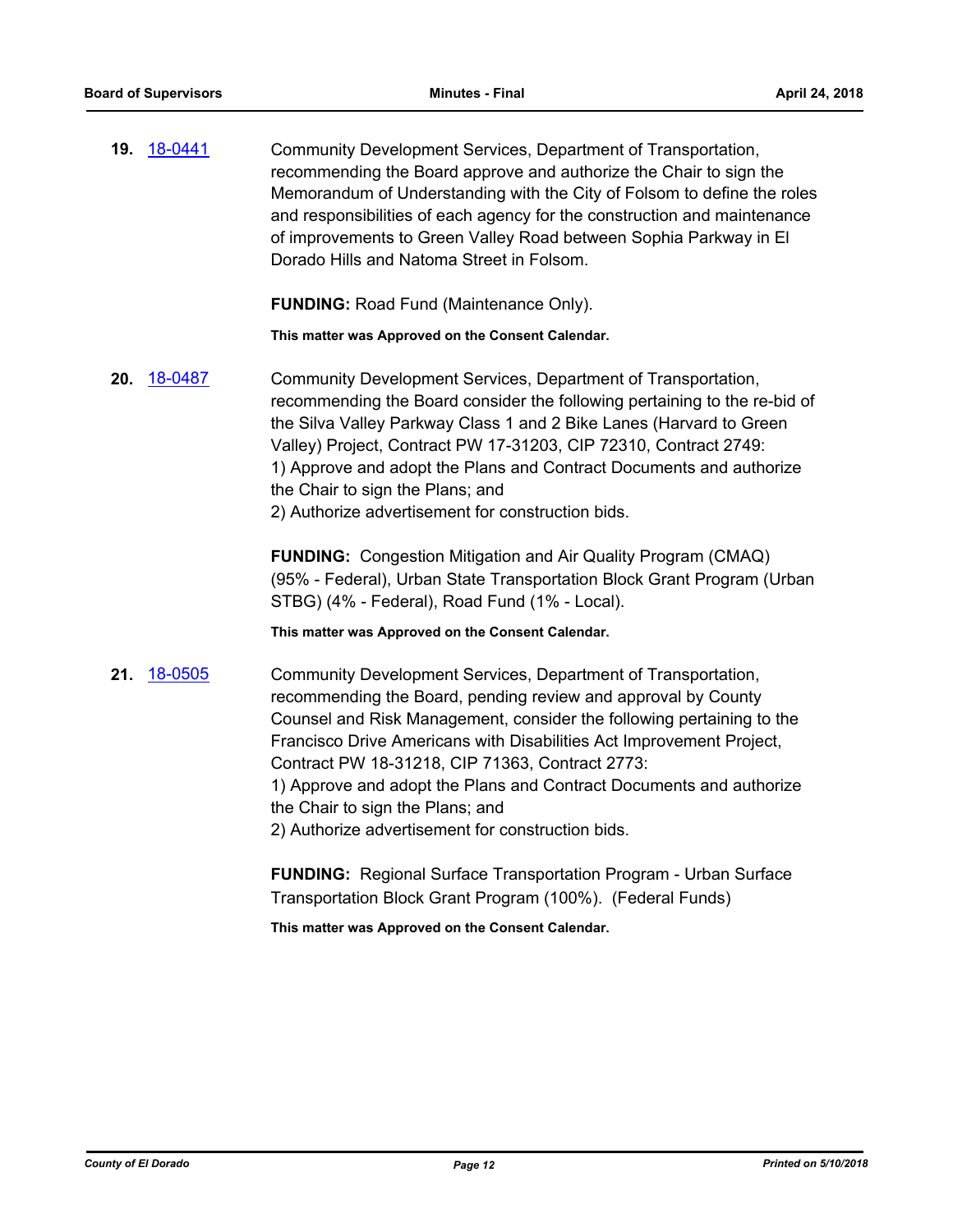**22.** [18-0552](http://eldorado.legistar.com/gateway.aspx?m=l&id=/matter.aspx?key=23897) Community Development Services, Department of Transportation, recommending the Board adopt and authorize the Chair to sign Resolution **061-2018** adopting a list of projects funded in Fiscal Year 2018/19 by Senate Bill 1: The Road Repair and Accountability Act of 2017.

**FUNDING:** Senate Bill 1.

**Resolution 061-2018 was Adopted upon Approval of the Consent Calendar.**

**23.** [18-0563](http://eldorado.legistar.com/gateway.aspx?m=l&id=/matter.aspx?key=23908) Community Development Services, Department of Transportation, recommending the Board consider the following pertaining to the Arrowbee Estates Road Zone of Benefit 98201 Road Maintenance and Improvement Services Contract PW 16-31129, P&C 093-C1775, Contract 2762:

> 1) Award the Contract to Doug Veerkamp General Engineering, Inc., who submitted the lowest responsive, responsible bid of \$207,524.03; 2) Approve and authorize the Chair to sign the Contract; pending review and approval of the Contract documents by County Counsel and Risk Management;

3) Authorize the Director of Transportation to sign the Notice of Acceptance upon completion of the Work; and

4) Authorize the Clerk to release the Performance and Payment bonds at the end of the one year Warranty period.

**FUNDING:** Arrowbee Estates Zone of Benefit assessments.

**This matter was Approved on the Consent Calendar. Supervisor Veerkamp recused himself from this matter.**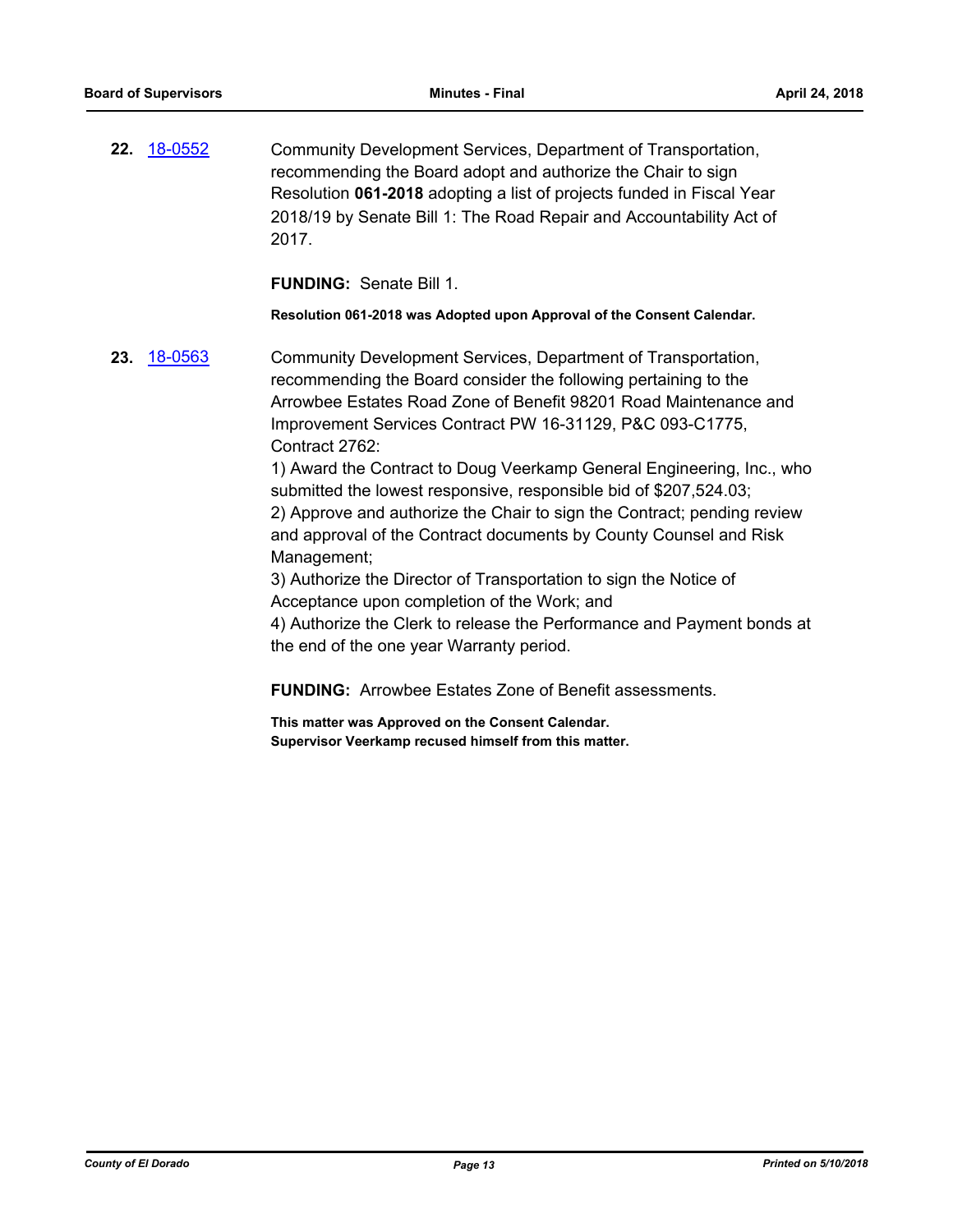**24.** [18-0560](http://eldorado.legistar.com/gateway.aspx?m=l&id=/matter.aspx?key=23905) Community Development Services, Department of Transportation, recommending the Board take the following actions pertaining to the re-bid of El Dorado Trail - Los Trampas to Halcon Project, Contract 2612, PW 17-31207, CIP 97012:

1) Award the Construction Contract to Granite Construction Company for being the lowest responsive, responsible bidder;

2) Approve and authorize the Chair to sign the Construction Contract, subject to review and approval by County Counsel and Risk Management; 3) Authorize the Director of Transportation to sign an Escrow Agreement, if requested by the Contractor and in accordance with Public Contract Code Section 22300, for the purpose of holding Contract retention funds; and

4) Approve and ratify the Director of Transportation's signature on the State of California Department of Parks and Recreation's Grant Contract from the Recreational Trails Program for acceptance of the additional \$300,000 in grant funding.

**FUNDING:** Accumulative Capital Outlay-Parks (16%), Congestion Mitigation and Air Quality Program (33%), Pollock Pines/Camino Park Zone of Benefit (3%), Regional Surface Transportation Program Exchange Funds-Rural-EDCTC (6%), State Parks Recreational Trails Program (37%), and Transportation Development Act (5%). (Local, State, and Federal Funds).

**This matter was Approved on the Consent Calendar.**

**25.** [18-0630](http://eldorado.legistar.com/gateway.aspx?m=l&id=/matter.aspx?key=23975) Community Development Services, Department of Transportation, recommending the Board retroactively (to April 10, 2018) approve and authorize the Chair to execute Contract Change Order 3, adding three trees to the scope of work at a cost of \$19,196.00 on the Tree Mortality Project Phase III, Contract 2423, PW 17-30218.

> **FUNDING:** California Disaster Assistance Act Funds (75% - State) and CAL FIRE (25% -State).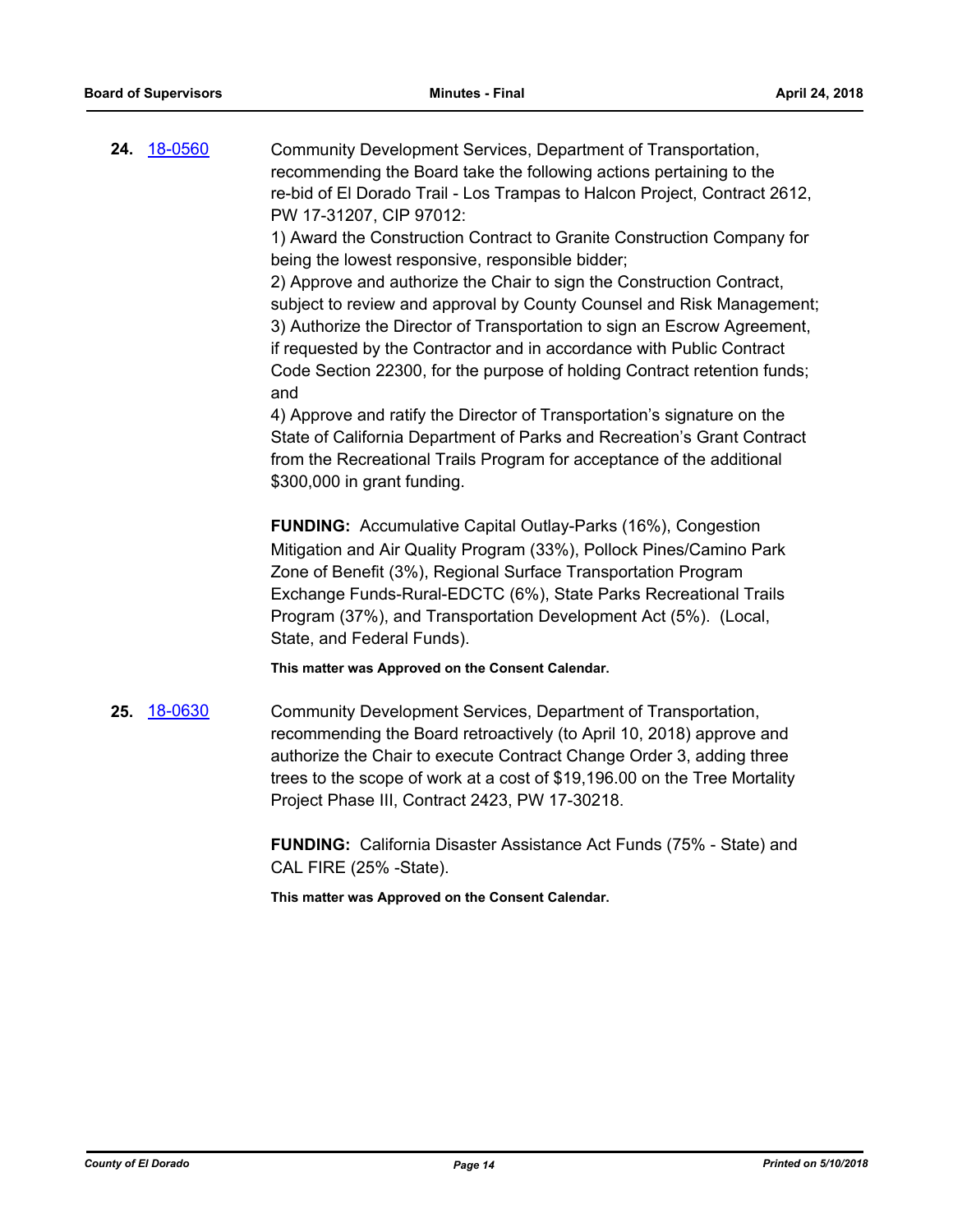| Planning and Building Department recommending the Board:                                                                                                            |
|---------------------------------------------------------------------------------------------------------------------------------------------------------------------|
| 1) Approve the following reformatted Design Guides:                                                                                                                 |
| a) Adopt and authoirze the Chair to sign Resolution 071-2018 for                                                                                                    |
| <b>Community Design Guide;</b>                                                                                                                                      |
| b) Adopt and authorize the Chair to sign Resolution 072-2018 for Historic                                                                                           |
| Design Guide;                                                                                                                                                       |
| c) Adopt and authorize the Chair to sign Resolution 073-2018 for Sierra                                                                                             |
| Design Guide; and                                                                                                                                                   |
| d) Adopt and authorize the Chair to sign Resolution 074-2018 for Missouri                                                                                           |
| Flat Design Guidelines; and                                                                                                                                         |
| 2) Approve minor revisions to the Mixed Use Design Manual as                                                                                                        |
| authorized in Resolution 197-2015.                                                                                                                                  |
|                                                                                                                                                                     |
| <b>FUNDING: N/A</b>                                                                                                                                                 |
| Public Comment: S. Taylor                                                                                                                                           |
| A motion was made by Supervisor Veerkamp, seconded by Supervisor Novasel<br>to Approve this matter and Adopt Resolutions 071-2017, 072-2018, 073-2018,<br>074-2018. |
|                                                                                                                                                                     |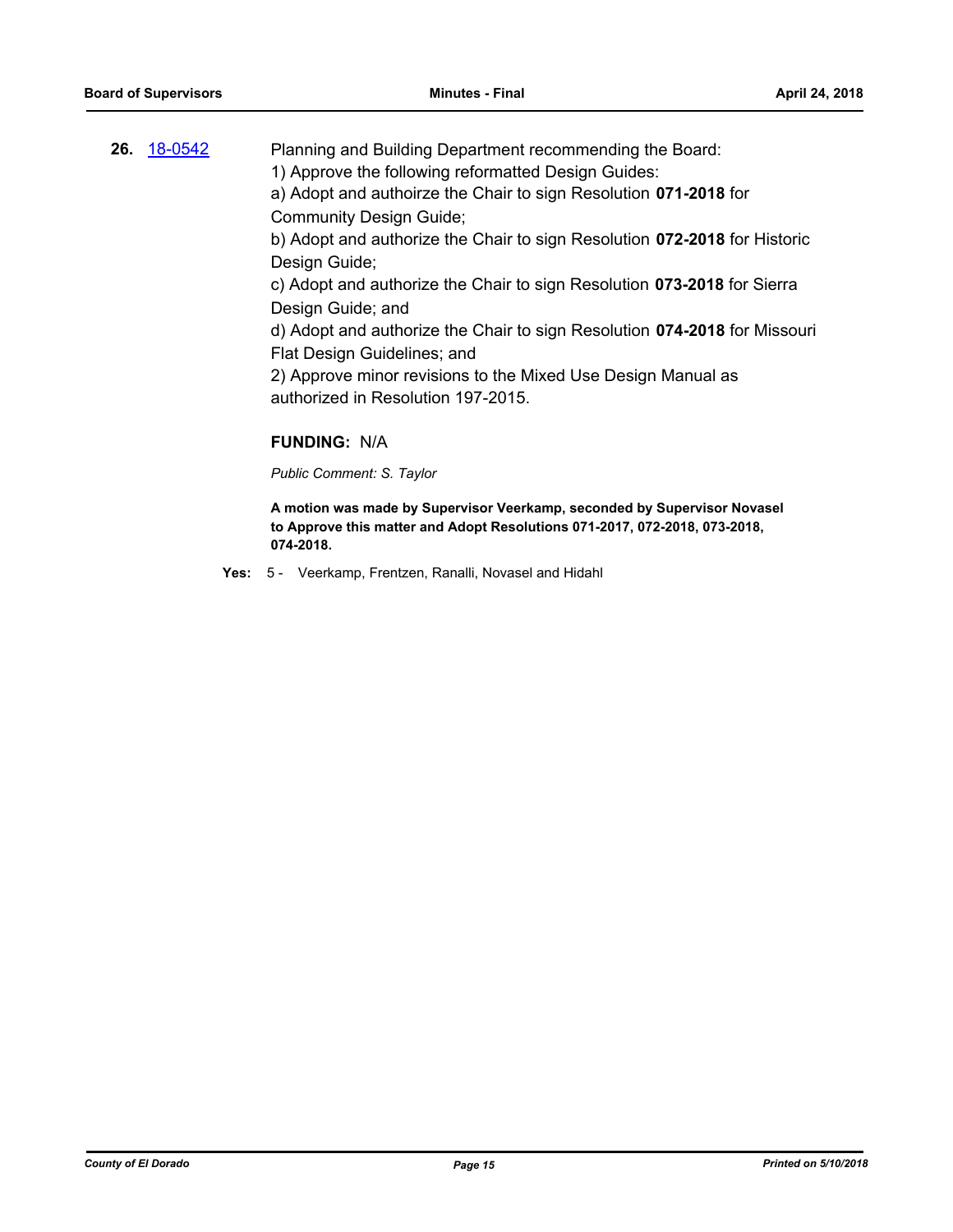#### **LAW AND JUSTICE - CONSENT ITEMS**

**27.** [18-0573](http://eldorado.legistar.com/gateway.aspx?m=l&id=/matter.aspx?key=23918) District Attorney recommending the Board 1) Approve the use of Supplemental Local Law Enforcement Funding in Fiscal Year 2017/18 for the purchase of equipment and software for a digital forensic lab in the District Attorney's leased facility; 2) Approve and authorize the Chair to sign a budget transfer increasing revenue and appropriations within the District Attorney's budget by \$6,000 (4/5 vote required); and 3) Approve a change to the District Attorney's Fiscal Year 2017/18 Fixed Asset List, increasing the Forensic Tower fixed asset dollar amount from \$20,000 to \$26,000.

**FUNDING:** Supplemental Local Law Enforcement Funding.

**This matter was Approved on the Consent Calendar.**

**28.** [18-0518](http://eldorado.legistar.com/gateway.aspx?m=l&id=/matter.aspx?key=23863) Probation Department recommending the Board approve the following equipment related to security surveillance video storage to the Probation Department's Fiscal Year 2017/18 Fixed Asset Listing: One Aberdeen Stirling X32 Storage Server and JBOD S43/S44 Expansion System.

> **FUNDING:** General Fund (Probation Department Fiscal Year 2017/18 Approved Budget).

**This matter was Approved on the Consent Calendar.**

**29.** [18-0553](http://eldorado.legistar.com/gateway.aspx?m=l&id=/matter.aspx?key=23898) Sheriff's Office, Probation Department, District Attorney's Office, and Animal Services Division recommending the Board approve the following: 1) Award Bid 18-680-035 for the purchase of Ammunition to the low qualified bidders, San Diego Police Equipment Company, Inc. of San Diego, CA. and Miwall Corporation of Grass Valley, CA. and Dooley Enterprises of Anaheim, CA;

> 2) Authorize the Purchasing Agent to issue purchase contracts to San Diego Police Equipment Co. in the amount of \$114,200, to Miwall Corporation in the amount of \$25,700, and to Dooley Enterprises in the amount of \$14,200 for a total award in the amount of \$154,100 plus applicable sales tax, for a twelve month (12-month) award period following Board approval; and

3) Authorize the Purchasing Agent to increase the blanket purchase orders on an "as needed" basis during the awarded period as neccessary based on departments estimated needs.

**FUNDING:** General Fund.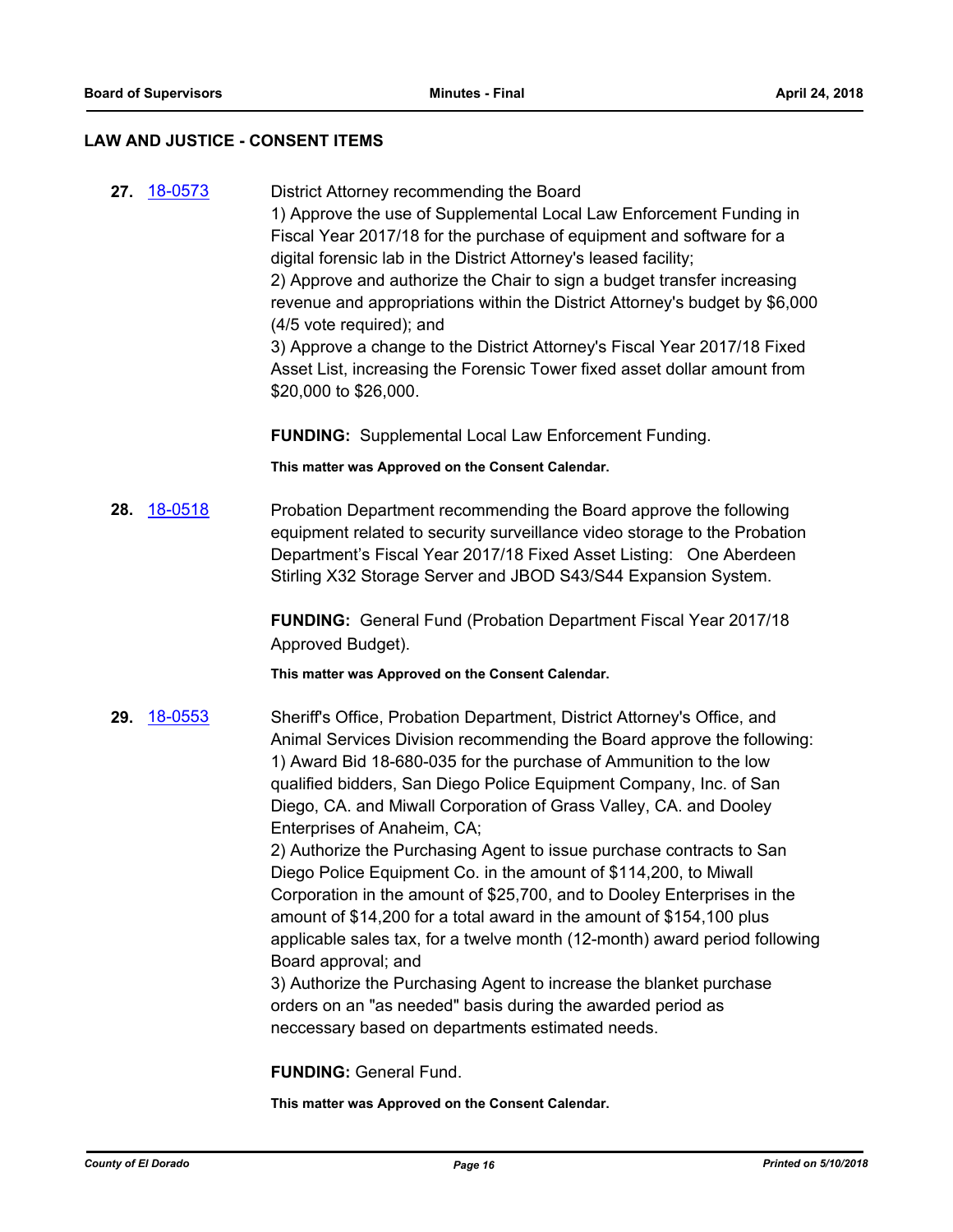**30.** [18-0452](http://eldorado.legistar.com/gateway.aspx?m=l&id=/matter.aspx?key=23797) Sheriff's Office recommending the Board approve and authorize the Chair to execute Reimbursement Agreement 2796 between the County and City of South Lake Tahoe for reimbursement of funds in the amount of \$47,138 for the grant performance period that ends May 31, 2020 from the Fiscal Year 2017 Homeland Security Grant for the purchase of a Crime Mapping System for the South Lake Tahoe Police Department.

**FUNDING:** Fiscal Year 2017 Homeland Security Grant.

**This matter was Approved on the Consent Calendar.**

**31.** [18-0297](http://eldorado.legistar.com/gateway.aspx?m=l&id=/matter.aspx?key=23640) Sheriff's Office recommending the Board authorize the continuation of perpetual Agreement 875-S0911 (#1026) with Keefe Commissary Network, LLC, an affiliate of The Keefe Group, for the term April 30, 2018 through April 29, 2019 to provide commissary services to the inmates housed in the Placerville and South Lake Tahoe Jails.

**FUNDING:** Inmate Welfare Trust Account - No County Funds.

**This matter was Approved on the Consent Calendar.**

## **END CONSENT CALENDAR**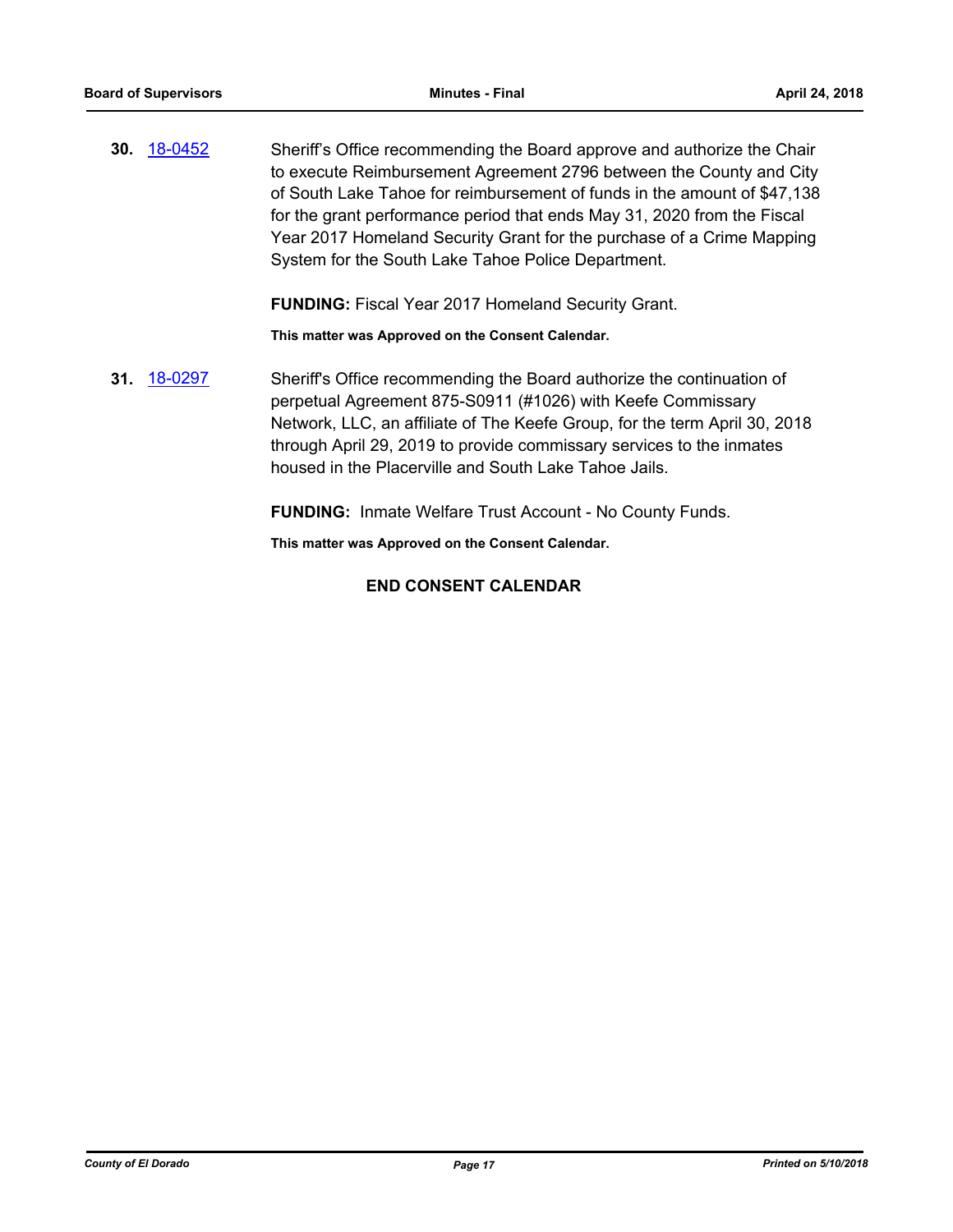#### **DEPARTMENT MATTERS (Items in this category may be called at any time)**

**32.** [18-0422](http://eldorado.legistar.com/gateway.aspx?m=l&id=/matter.aspx?key=23767) Community Development Services, Environmental Management Department, recommending the Board: 1) Approve the **Introduction** (First Reading) of Ordinance **5083** amending in its entirety Chapter 8.76, Ordinance 4629, of the El Dorado County Ordinance Code pertaining to bear-proof garbage can requirements; and 2) Waive full reading of the Ordinance, read by title only and Continue to May 8, 2018, for **Final Passage** (Second Reading). (Est. Time: 20 Min.)

**FUNDING:** County Service Area 10, Zone C Litter Abatement.

**A motion was made by Supervisor Novasel, seconded by Supervisor Hidahl to Approve this matter and Continue Ordinance 5083 to May 8, 2018 for Final Passage (Second Reading).**

- **Yes:** 5 Veerkamp, Frentzen, Ranalli, Novasel and Hidahl
- **33.** [18-0567](http://eldorado.legistar.com/gateway.aspx?m=l&id=/matter.aspx?key=23912) Health and Human Services Agency, recommending the Board adopt and authorize the Chair to sign Resolution **058-2018,** thereby: 1) Approving revision of the name of the Mental Health Commission to the Behavioral Health Commission; and 2) Adopting the revised Bylaws of the El Dorado County Behavioral Health Commission pursuant to California Welfare and Institutions Code Section 5604. (Est. Time: 10 MIn.)

## **FUNDING:** N/A

**A motion was made by Supervisor Hidahl, seconded by Supervisor Ranalli to Approve this matter and Adopt Resolution 058-2018.**

- **Yes:** 5 Veerkamp, Frentzen, Ranalli, Novasel and Hidahl
- **34.** [18-0355](http://eldorado.legistar.com/gateway.aspx?m=l&id=/matter.aspx?key=23698) Board of Supervisors to take final action to deny the appeal submitted by Adam and Angela Anderson appealing the Planning Commission's February 8, 2018, County modification of Special Use Permit S10-0009 for Villa Florentina Bed & Breakfast, modify Special Use Permit S10-0009 to remove the ability to conduct special events, and adopt findings of fact pursuant to their action on April 10, 2018 (Item 22). (Supervisorial District 4) (Est. Time: 15 Min.)

**A motion was made by Supervisor Hidahl, seconded by Supervisor Veerkamp to Approve this matter.**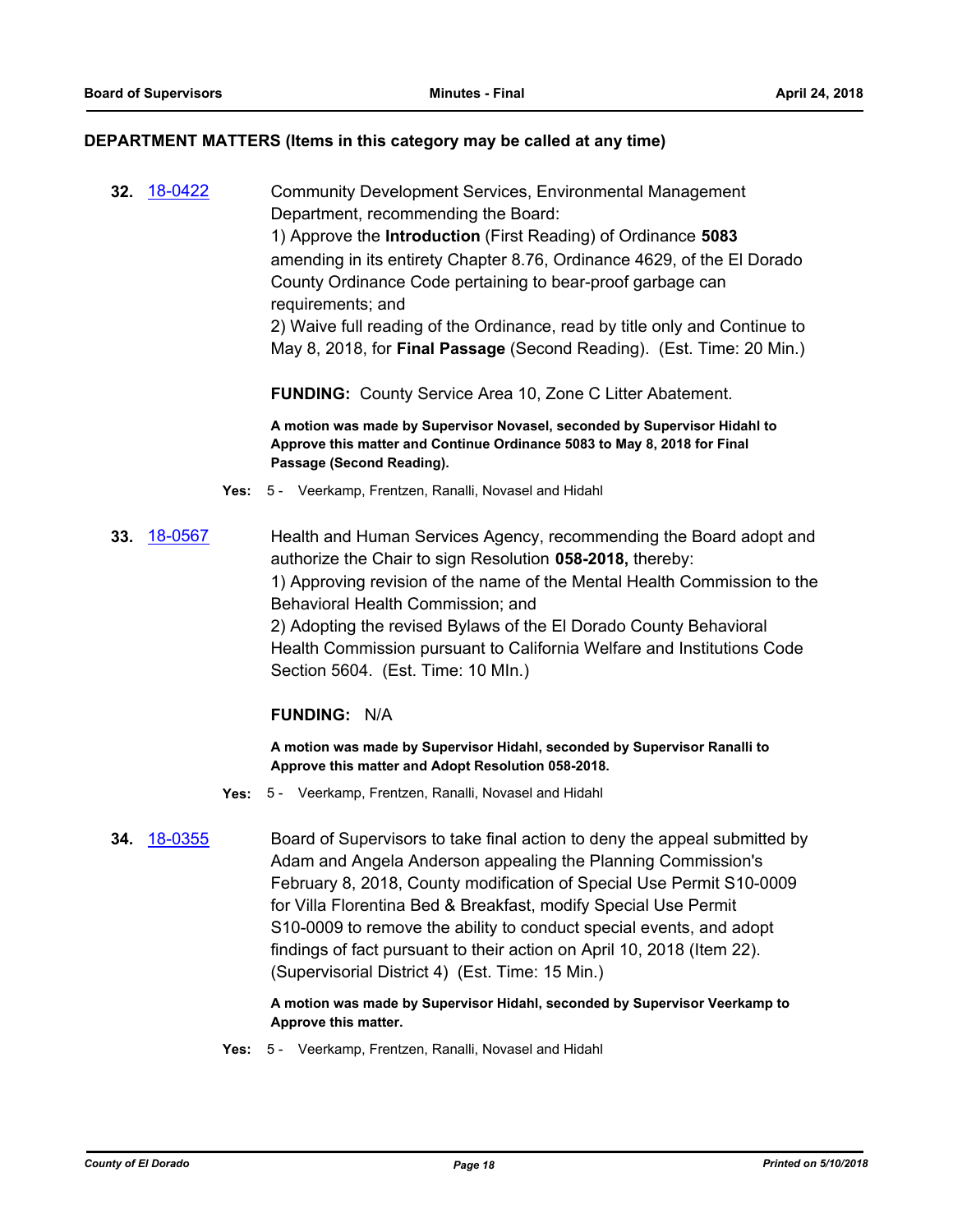#### **10:00 A.M. - TIME ALLOCATION**

**35.** [18-0289](http://eldorado.legistar.com/gateway.aspx?m=l&id=/matter.aspx?key=23632) Supervisor Novasel recommending the Board consider the following: 1) Receive an invitation for the Board and the community to participate in the annual Great Bike Ride, May 8, 2018, from 11:30 a.m. to 1:00 p.m. on the El Dorado Trail, starting at the County offices between Buildings A and B, 330 Fair Lane, Placerville; and 2) Approve a Proclamation recognizing the month of May, 2018 as National Bike Month. (Est. Time: 5 Min.)

#### **Supervisor Novasel read the Proclamation. A motion was made by Supervisor Novasel, seconded by Supervisor Ranalli to Approve this matter.**

- **Yes:** 5 Veerkamp, Frentzen, Ranalli, Novasel and Hidahl
- **36.** [18-0190](http://eldorado.legistar.com/gateway.aspx?m=l&id=/matter.aspx?key=23532) Health and Human Services Agency recommending the Board recognize Barbara Mick upon her retirement from the County of El Dorado Health and Human Services Agency, and approve the Chair to sign a Proclamation recognizing Barbara's service and dedication to the clients in the Social Services Division of the Health and Human Services Agency. (Est. Time: 5 Min.)

**Supervisor Novasel read the Proclamation. A motion was made by Supervisor Novasel, seconded by Supervisor Veerkamp to Approve this matter.**

- **Yes:** 5 Veerkamp, Frentzen, Ranalli, Novasel and Hidahl
- **37.** [18-0288](http://eldorado.legistar.com/gateway.aspx?m=l&id=/matter.aspx?key=23631) Health and Human Services Agency recommending the Board: 1) Approve and authorize the Chair to sign a proclamation to recognize April 15 - 21, 2018 as National Volunteer Week; and 2) Recognize and formally thank the volunteers who work with the Health and Human Services Agency for their time and energy to support and improve our community. (Est. Time: 10 Min.)

#### **FUNDING:** N/A

**Supervisor Ranalli read the Proclamation. A motion was made by Supervisor Ranalli, seconded by Supervisor Hidahl to Approve this matter.**

- **Yes:** 5 Veerkamp, Frentzen, Ranalli, Novasel and Hidahl
- **38.** [18-0609](http://eldorado.legistar.com/gateway.aspx?m=l&id=/matter.aspx?key=23954) Supervisor Veerkamp recommending the Board receive a presentation from the 2017/18 El Dorado County Youth Commission. The purpose of their presentation is to report out on their activities during this school year. (Est. Time: 20 Min.)

**Received and Filed.**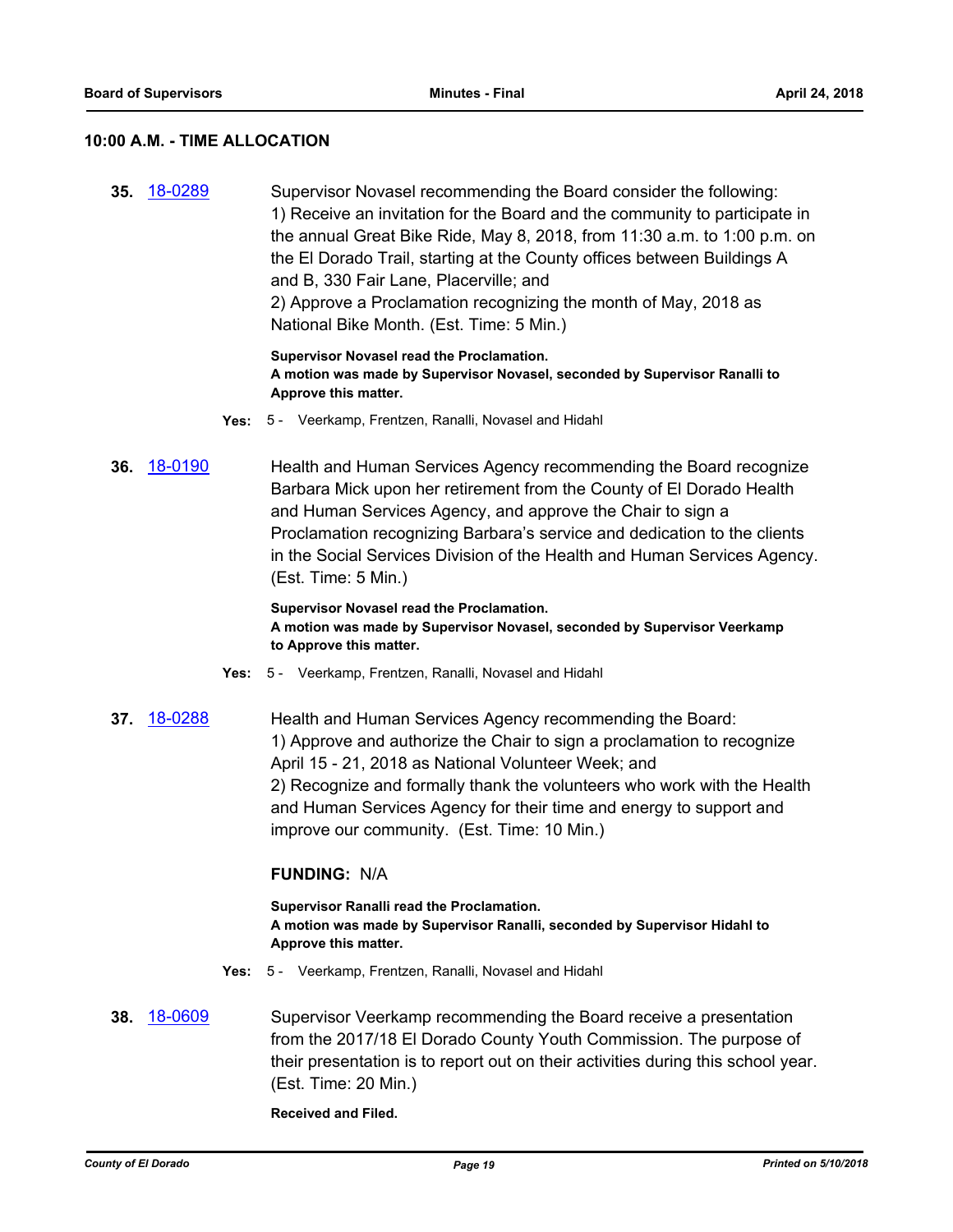**39.** [18-0490](http://eldorado.legistar.com/gateway.aspx?m=l&id=/matter.aspx?key=23835) HEARING - Auditor-Controller recommending the Board authorize the Auditor to Disburse Excess Proceeds to Claimants. (Est. Time: 20 Min.)

**Supervisor Ranalli opened the public hearing and at the conclusion of the public comment period, closed the public hearing. A motion was made by Supervisor Veerkamp, seconded by Supervisor Hidahl to Approve this matter.**

**Yes:** 5 - Veerkamp, Frentzen, Ranalli, Novasel and Hidahl

**A motion was made by Supervisor Frentzen, seconded by Supervisor Hidahl to authorize County Counsel to file an interpleader action regarding the excess proceeds in the event the agreement is not fully executed**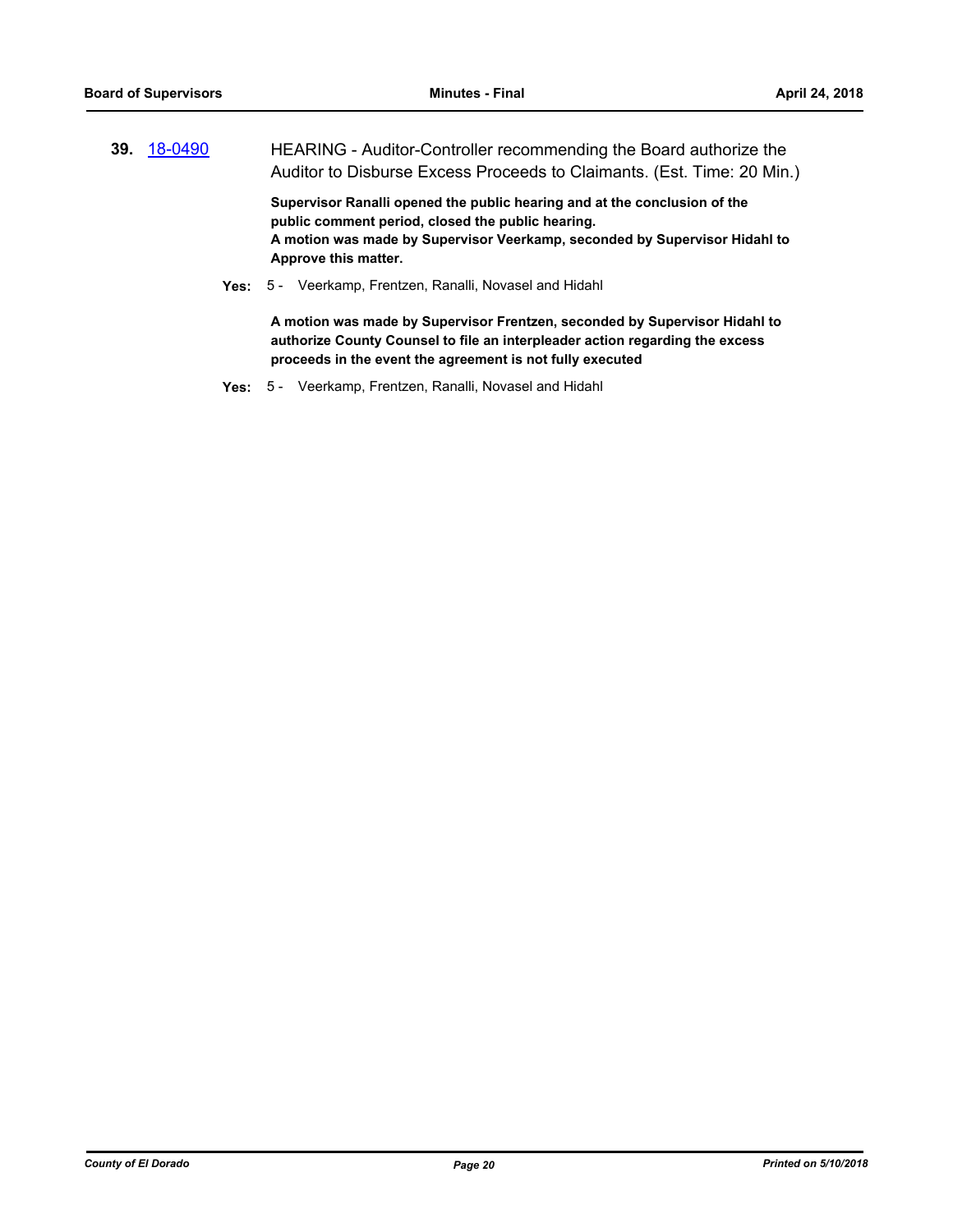#### **11:00 A.M. - TIME ALLOCATION**

**40.** [18-0642](http://eldorado.legistar.com/gateway.aspx?m=l&id=/matter.aspx?key=23987) Supervisor Frentzen recommending the Board consider the following: 1) Recognize and thank Fred Simon for his many years of service and contributions to the community, and 2) Approve and authorize the Chair to sign a Certificate of Recognition.

(Est. Time 5 Min.)

**Supervisor Frentzen read the Certificate of Recognition. A motion was made by Supervisor Frentzen, seconded by Supervisor Ranalli to Approve this matter.**

- **Yes:** 5 Veerkamp, Frentzen, Ranalli, Novasel and Hidahl
- **41.** [18-0670](http://eldorado.legistar.com/gateway.aspx?m=l&id=/matter.aspx?key=24015) Supervisor Ranalli recommending the Board consider the following: 1) Receive a presentation provided by William E. Schultz, County of El Dorado Veterans Affairs Director regarding the recognition of May as "National Military Appreciation Month"; and 2) Approve and authorize Chair to sign a Proclamation recognizing the month of May as "National Military Appreciation Month." (Est. Time: 5

Min.)

*Public Comment: S. Bradley*

**Supervisor Ranalli read the Proclamation. A motion was made by Supervisor Ranalli, seconded by Supervisor Frentzen to Approve this matter.**

- **Yes:** 5 Veerkamp, Frentzen, Ranalli, Novasel and Hidahl
- **42.** [18-0597](http://eldorado.legistar.com/gateway.aspx?m=l&id=/matter.aspx?key=23942) Health and Human Services Agency recommending the Board: 1) Receive a status update from the Senior Legal Services Ad Hoc Committee; and

2) Consider and approve the following recommendations from the Committee to maintain the current structure of Senior Legal Services since it has been determined to be the most cost effective, efficient and highest of quality service, as a program within the Health and Human Services Agency, with a comparable level of General Fund support for Fiscal Year 2018/19, and continue to look into other possibilities for sustainable funding. (Est. Time: 1 Hr.)

**FUNDING:** Federal, State and General Fund.

*Public Comment: R. Berger, R. Wyatt, K. Lishman, S. Shervey*

**A motion was made by Supervisor Veerkamp, seconded by Supervisor Frentzen to Approve this matter.**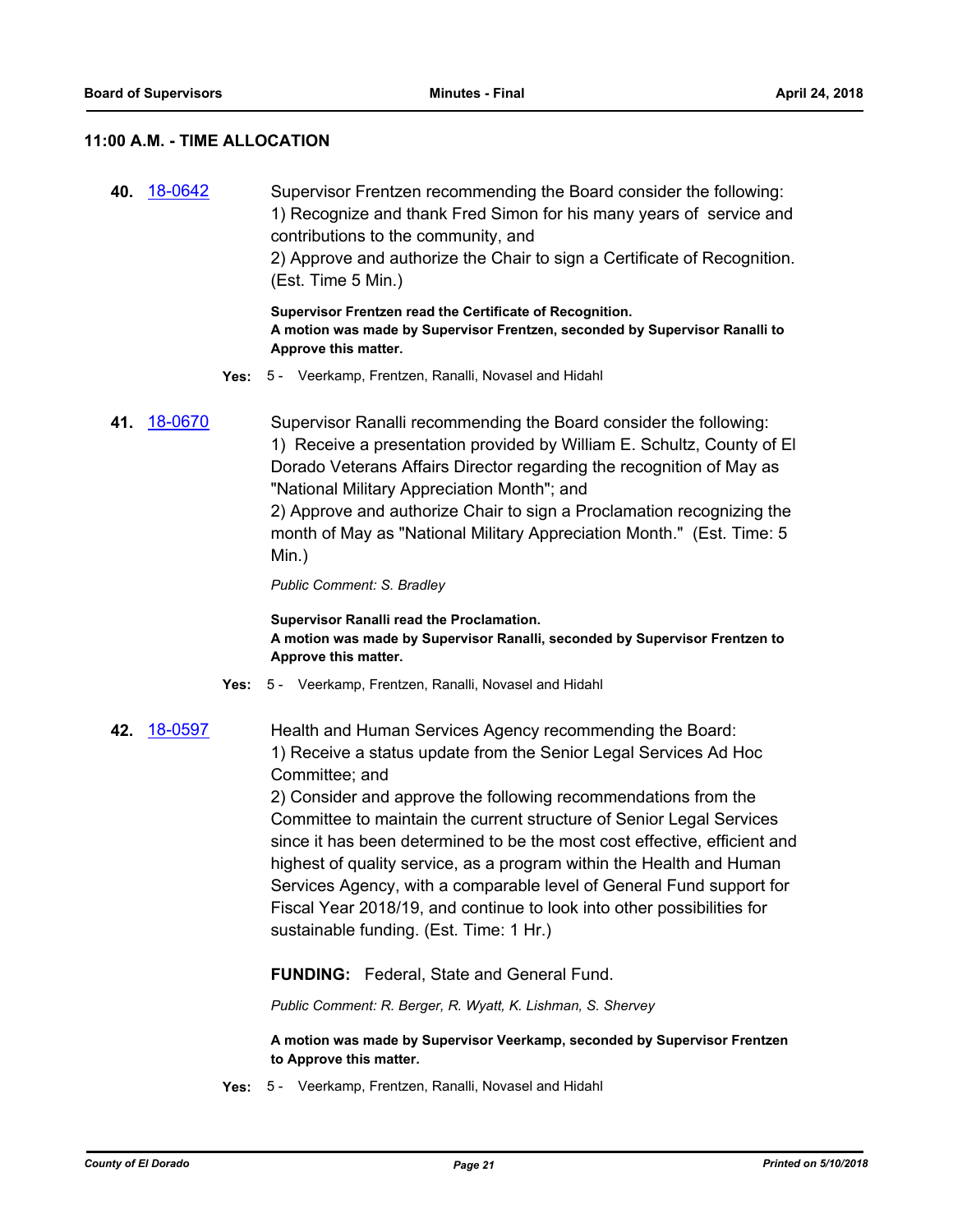#### **2:00 P.M. - TIME ALLOCATION**

**43.** [18-0586](http://eldorado.legistar.com/gateway.aspx?m=l&id=/matter.aspx?key=23931) HEARING - To consider a request by Roland and Penny Brecek appealing the Planning and Building Department Director's February 22, 2018, approval of Grading Permit number 263768 on property identified by Assessor's Parcel Number 110-460-61, consisting of 1 acre, in the El Dorado Hills area; and staff recommending the Board take the following actions:

1) Find Grading Permit number 263768 is exempt pursuant to California Environmental Quality Act Guidelines Section 450303(a) 15303(a) (Categorical Exemption- New Construction or Conversion of Small Structures-Single Family Residence); and

2) Deny the appeal, thereby upholding the approval of Grading Permit number 263768 by the Planning and Building Department Director on February 22, 2018. (Supervisorial District 1) (Est. Time: 1 Hr.)

 *Public Comment: N. Witt, J. Hanes, I. Denappli, C. Dunbar, P. Brecek, B. Beland, R. Nelson, L. Crawford, M. Herrera, D. Beland*

**Supervisor Ranalli opened the public hearing and at the conclusion of the public comment period, closed the public hearing. A motion was made by Supervisor Hidahl, seconded by Supervisor Veerkamp to Approve this matter thus denying the appeal and thereby upholding the approval of Grading Permit number 263768 by the Planning and Building Department Director on February 22, 2018.**

**Yes:** 5 - Veerkamp, Frentzen, Ranalli, Novasel and Hidahl

#### **2:30 P.M. - TIME ALLOCATION**

**44.** [18-0655](http://eldorado.legistar.com/gateway.aspx?m=l&id=/matter.aspx?key=24000) Chief Administrative Officer recommending the Board explore options to develop an economic development incentive policy that allows for the County to loan or reimburse non-residential developers for the cost of impact fees established on behalf of special districts (e.g, Fire Districts, Community Services Districts, and Parks & Recreation Districts) related to non-residential development, such as retail/commercial, office, research and development, industrial, agriculture or warehouse/distribution development, and direct staff to return to the Board within 90 days with a draft policy for consideration. (Est. Time: 15 Min.)

> FUNDING: Economic Development funding received from Transient Occupancy Tax revenue.

*Public Comment: K. Payne*

**A motion was made by Supervisor Hidahl, seconded by Supervisor Ranalli to Approve this matter.**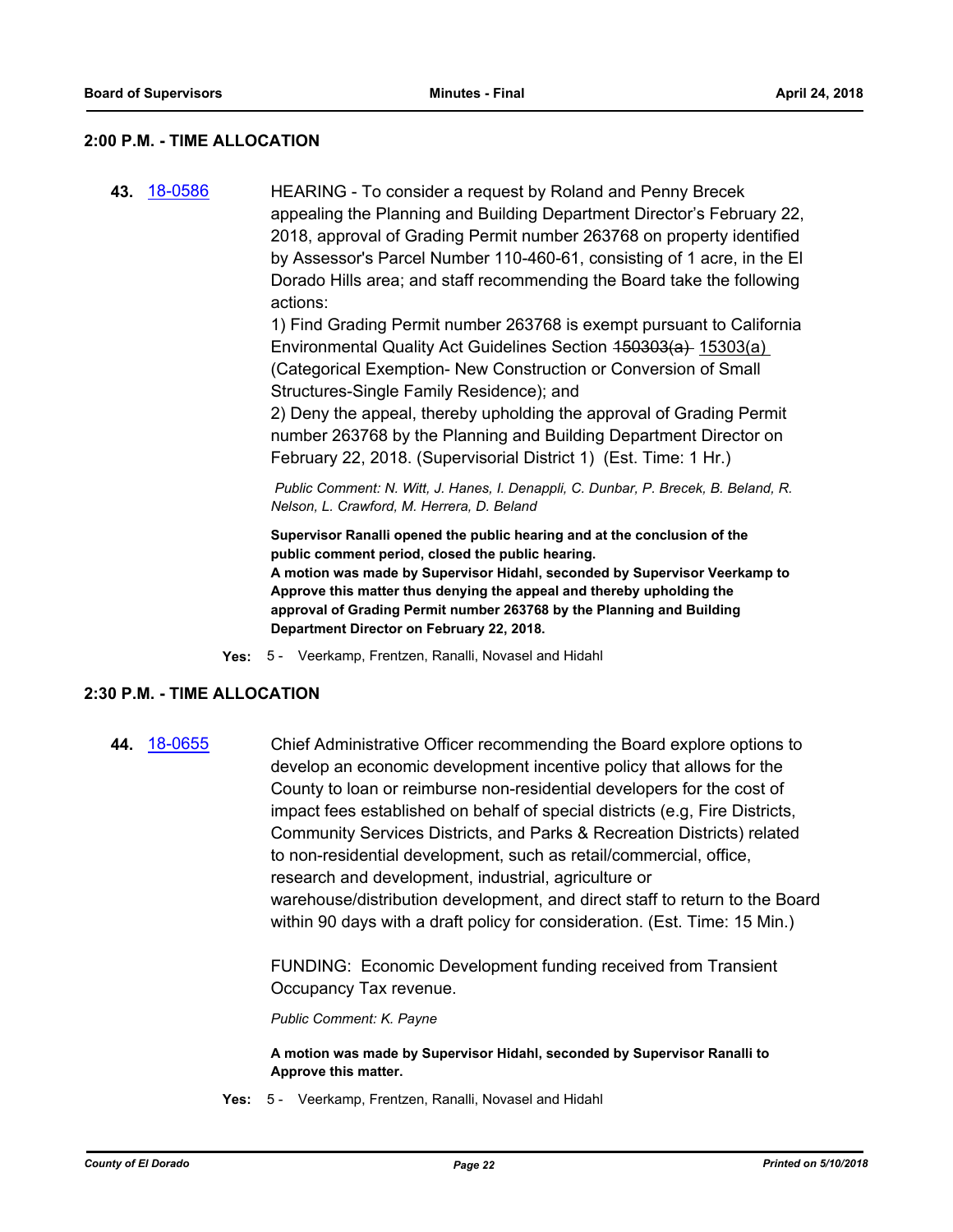**45.** [18-0582](http://eldorado.legistar.com/gateway.aspx?m=l&id=/matter.aspx?key=23927) HEARING - The Board is asked to consider a request from the Rescue Fire Protection District ("District") to adopt and authorize the Chair to sign Resolution **063-2018** revising development impact mitigation fees for the District. (Est. Time: 15 Min.)

> **Items 45 and 46 were heard together. Supervisor Ranalli opened the public hearing and at the conclusion of the public comment period, closed the public hearing. A motion was made by Supervisor Veerkamp, seconded by Supervisor Hidahl to Adopt Resolution 063-2018.**

- **Yes:** 5 Veerkamp, Frentzen, Ranalli, Novasel and Hidahl
- **46.** [18-0583](http://eldorado.legistar.com/gateway.aspx?m=l&id=/matter.aspx?key=23928) HEARING The Board is asked to consider a request from the Lake Valley Fire Protection District ("District") to adopt and authorize the Chair to sign Resolution **064-2018** revising development impact mitigation fees for the District. (Est. Time: 15 Min.)

**Items 45 and 46 were heard together. Supervisor Ranalli opened the public hearing and at the conclusion of the public comment period, closed the public hearing. A motion was made by Supervisor Novasel, seconded by Supervisor Frentzen to Adopt Resolution 064-2018.**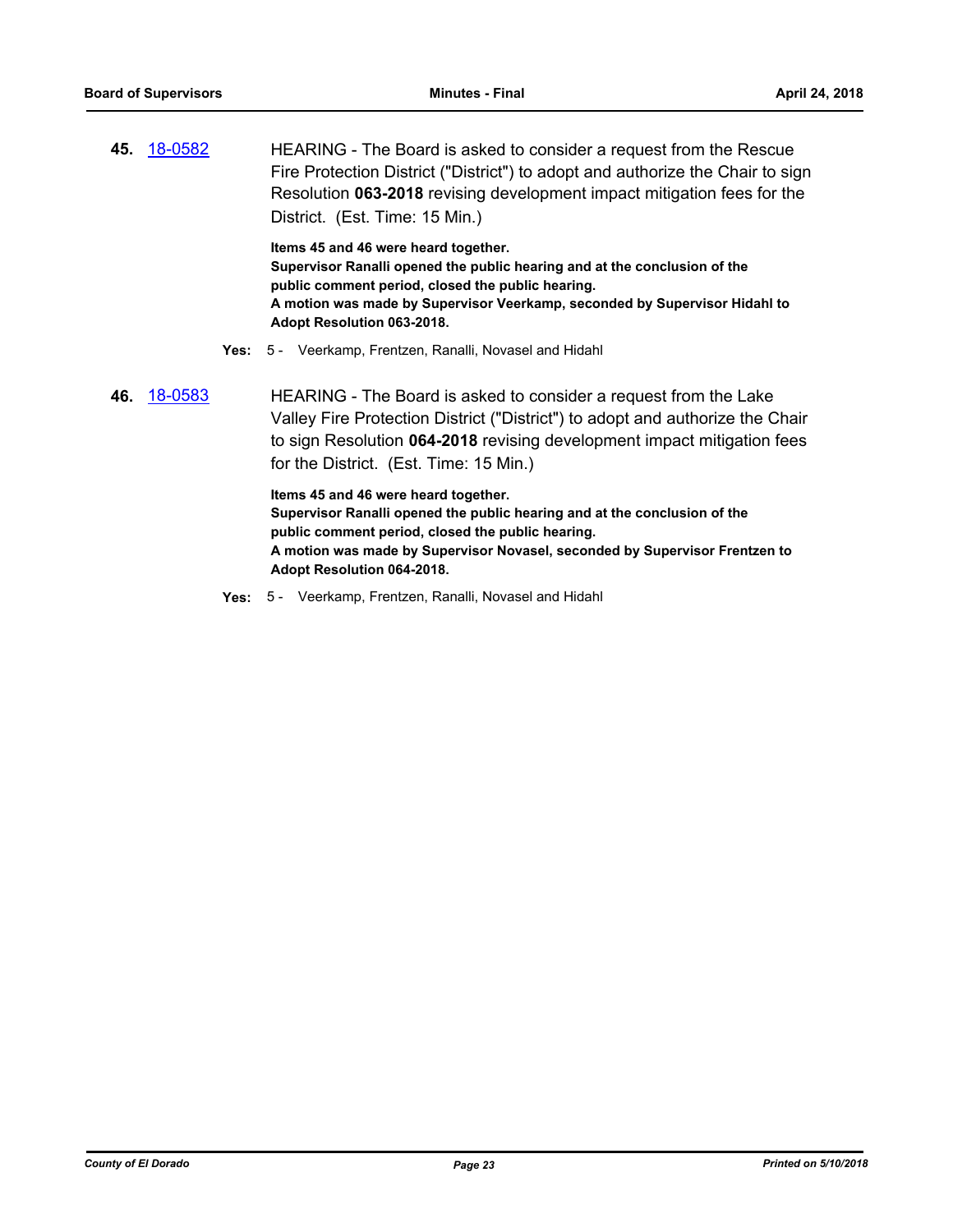#### **3:30 P.M. - TIME ALLOCATION**

**47.** [18-0604](http://eldorado.legistar.com/gateway.aspx?m=l&id=/matter.aspx?key=23949) HEARING - Community Development Services, Department of Transportation, recommending the Board conduct a Hearing to consider adoption of Resolution of Necessity **067-2018** related to the Silver Springs Parkway to Bass Lake Road (south segment) Project CIP 76108 (Project) authorizing the commencement of eminent domain proceedings to acquire Assessor Parcel Number 115-030-16, owned by: Carl E. Pohto and Laura E. Pohto, his wife as joint tenants, and finding that: 1) The public interest and necessity require the proposed Project; 2) The Project is planned or located in the manner that will be most compatible with the greatest public good and the least private injury; 3) The Property sought to be acquired is necessary for the Project; 4) The Offer required by Section 7267.2 of the Government Code has been made to the owner(s) of record, unless the owner(s) could not be located with reasonable diligence; and 5) Authorizing outside Counsel; Meyers-Nave, with cooperation as needed from County Counsel, to proceed with the necessary steps to acquire the required property.

> Note: A 4/5 vote of the Board is required to adopt the Resolution of Necessity. This Resolution of Necessity and the following eminent domain action is required on this parcel because the owners of record are deceased. (Est. Time: 15 Min.)

**FUNDING:** This Project is funded by Developer Advanced TIM fees, County (west slope) TIM fees, Developer Funds and Road Funds/Discretionary Funds.

*Public Comment: M. Szegedy, K. Payne*

**Items 47-49 were heard together. Supervisor Ranalli opened the public hearing and at the conclusion of the public comment period, closed the public hearing. A motion was made by Supervisor Hidahl, seconded by Supervisor Veerkamp to Approve this matter and Adopt Resolution of Necessity 067-2018.**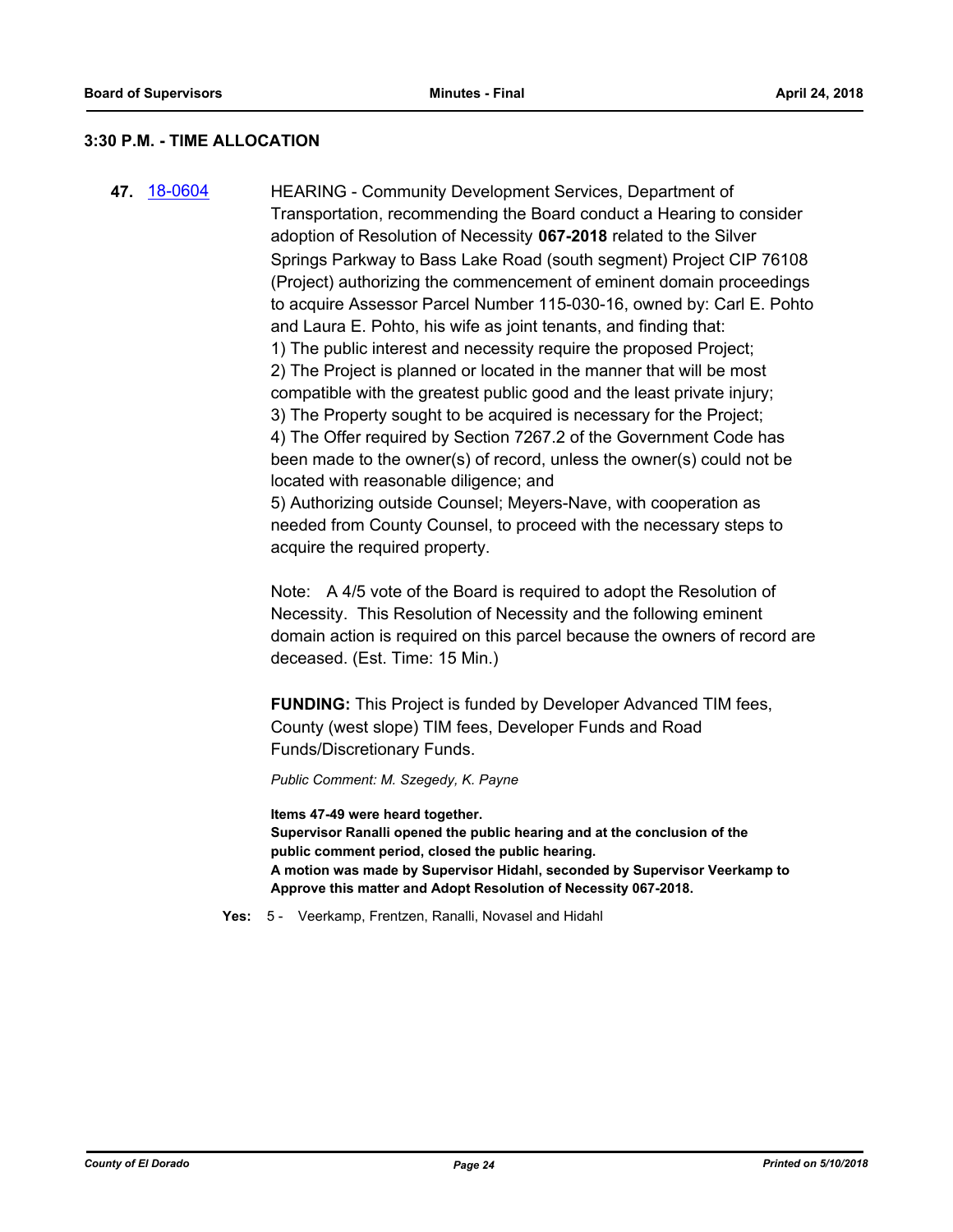**48.** [18-0605](http://eldorado.legistar.com/gateway.aspx?m=l&id=/matter.aspx?key=23950) HEARING - Community Development Services, Department of Transportation, recommending the Board conduct a Hearing to consider adoption of Resolution of Necessity **068-2018** related to the Silver Springs Parkway to Bass Lake Road (south segment) Project CIP 76108 (Project) authorizing the commencement of eminent domain proceedings to acquire the parcel described in the attached Plat and Legal Description which has no Assessor Parcel Number, owned by: the Retirement Activities Group, and finding that:

> 1) The public interest and necessity require the proposed Project; 2) The Project is planned or located in the manner that will be most compatible with the greatest public good and the least private injury; 3) The Property sought to be acquired is necessary for the Project;

4) The Offer required by Section 7267.2 of the Government Code has been made to the owner(s) of record, unless the owner(s) could not be located with reasonable diligence; and

5) Authorizing outside Counsel; Meyers-Nave, with cooperation as needed from County Counsel, to proceed with the necessary steps to acquire the required property.

Note: A 4/5 vote of the Board is required to adopt the Resolution of Necessity. This Resolution of Necessity and the following eminent domain action is required on this parcel because the owners were unable to be located. (Est. Time: 15 Min.)

**FUNDING:** This Project is funded by Developer Advanced TIM fees, County (west slope) TIM fees, Developer Funds and Road Funds/Discretionary Funds.

**Items 47-49 were heard together.**

**Supervisor Ranalli opened the public hearing and at the conclusion of the public comment period, closed the public hearing. A motion was made by Supervisor Hidahl, seconded by Supervisor Veerkamp to Approve this matter and Adopt Resolution of Necessity 068-2018.**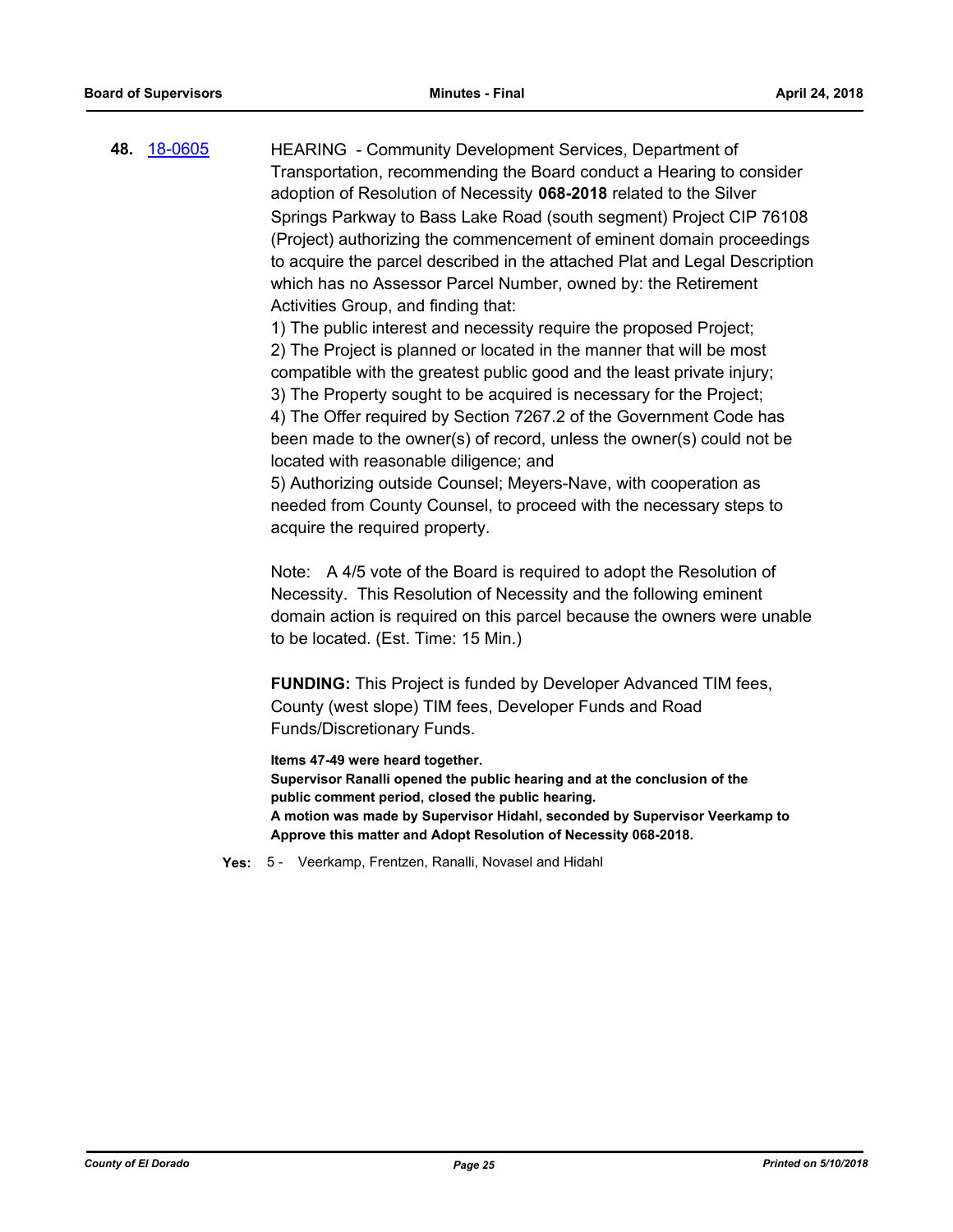**49.** [18-0606](http://eldorado.legistar.com/gateway.aspx?m=l&id=/matter.aspx?key=23951) HEARING - Community Development Services, Department of Transportation, recommending the Board conduct a Hearing to consider adoption of Resolution of Necessity **069-2018** related to the Silver Springs Parkway to Bass Lake Road (south segment) Project CIP 76108 (Project) authorizing the commencement of eminent domain proceedings to acquire portions of Assessor Parcel Number 115-030-03, owned by: Martin Szegedy a married man, as his sole and separate property, and finding that:

1) The public interest and necessity require the proposed Project;

2) The Project is planned or located in the manner that will be most compatible with the greatest public good and the least private injury;

3) The Property sought to be acquired is necessary for the Project; 4) The Offer required by Section 7267.2 of the Government Code has been made to the owner(s) of record, unless the owner(s) could not be located with reasonable diligence; and

5) Authorizing outside Counsel, Meyers Nave, with cooperation as needed from County Counsel, to proceed with the necessary steps to acquire the required property.

Note: A 4/5 vote of the Board is required to adopt the Resolution of Necessity. This Resolution of Necessity and the following eminent domain action is required because negotiations with the property owners are at an impasse. (Est. Time: 15 Min.)

**FUNDING:** This Project is funded by Developer Advanced TIM fees, County (west slope) TIM fees, Developer Funds and Road Funds/Discretionary Funds.

**Items 47-49 were heard together.**

**Supervisor Ranalli opened the public hearing and at the conclusion of the public comment period, closed the public hearing. A motion was made by Supervisor Hidahl, seconded by Supervisor Veerkamp to Approve this matter and Adopt Resolution of Necessity 069-2018.**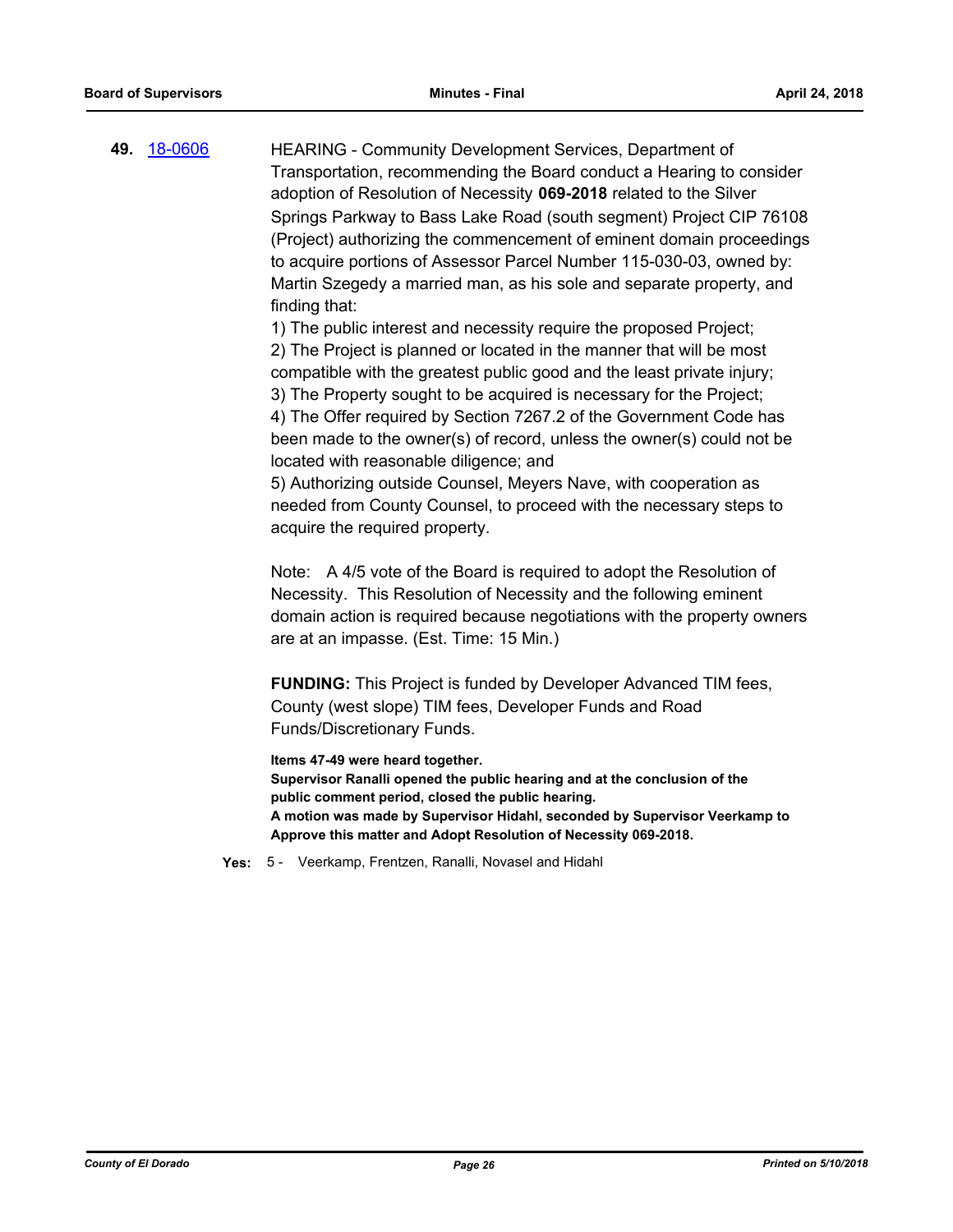#### **ITEMS TO/FROM SUPERVISORS**

| Supervisor Novasel reported on the following:<br>Traffic related meeting in Meyers.<br>Vacation Home Rental Ad Hoc committee meetings.<br>Cannabis Ad Hoc committee meeting. |
|------------------------------------------------------------------------------------------------------------------------------------------------------------------------------|
| Mentioned the May 2, 2018 special meeting of the Board to be held in South<br>Lake Tahoe regarding Vacation Home Rentals.                                                    |
| Supervisor Veerkamp reported on the following:                                                                                                                               |
| Meeting of the South Fork American River committee, next meeting is May 9 for<br>a planned update regarding biomass.                                                         |
| Attended the Sacramento Area Council of Governments (SACOG) led tour of<br>University of Maryland.                                                                           |
| Attended Capitol to Capitol conference in Washington D.C.                                                                                                                    |
| Attended the Sacramento Area Council of Governments (SACOG) Board<br>meeting.                                                                                                |
| Thanked the CAO's office for their presentation last Friday regarding the County                                                                                             |
| Budget.<br>Attending a SACOG meeting next Monday.                                                                                                                            |
|                                                                                                                                                                              |
| Supervisor Frentzen reported on the following:                                                                                                                               |
| Attended a Broadband committee meeting.                                                                                                                                      |
| Met with staff at the Community Health foundation.                                                                                                                           |
| Commented on the Budget Ad Hoc Committee meetings.                                                                                                                           |
| Supervisor Hidahl reported on the following:                                                                                                                                 |
| Attended a Code Enforcement Ad Hoc meeting.                                                                                                                                  |
| Attended the Community Economic Development Advisory Committee meeting<br>earlier this month.                                                                                |
| Attended Capitol to Capitol conference in Washington D.C.<br>Attended a Boy Scout dinner/fundraiser.                                                                         |
| Participated in the newly reformatted New Employee Orientation.                                                                                                              |
| Reported that he will miss the next two Board meetings, May 8 and May 15 for a                                                                                               |
| family related event.                                                                                                                                                        |
| Supervisor Ranalli reported on the following:                                                                                                                                |
| Vacation Home Rental Ad Hoc committee meetings.                                                                                                                              |
| Commented on the Budget Ad Hoc Committee meetings.                                                                                                                           |
| Cannabis Ad Hoc committee meetings.                                                                                                                                          |
|                                                                                                                                                                              |

**Don Ashton, Chief Administrative Officer, reported on the following: A planning meeting pertaining to the Step Up program. South County Health and Safety Fair planned for Saturday, April 28. TRAKiT goes live (refer to Item 8 on today's agenda).**

#### **ADJOURNED AT 5:02 P.M.**

**CAO UPDATE**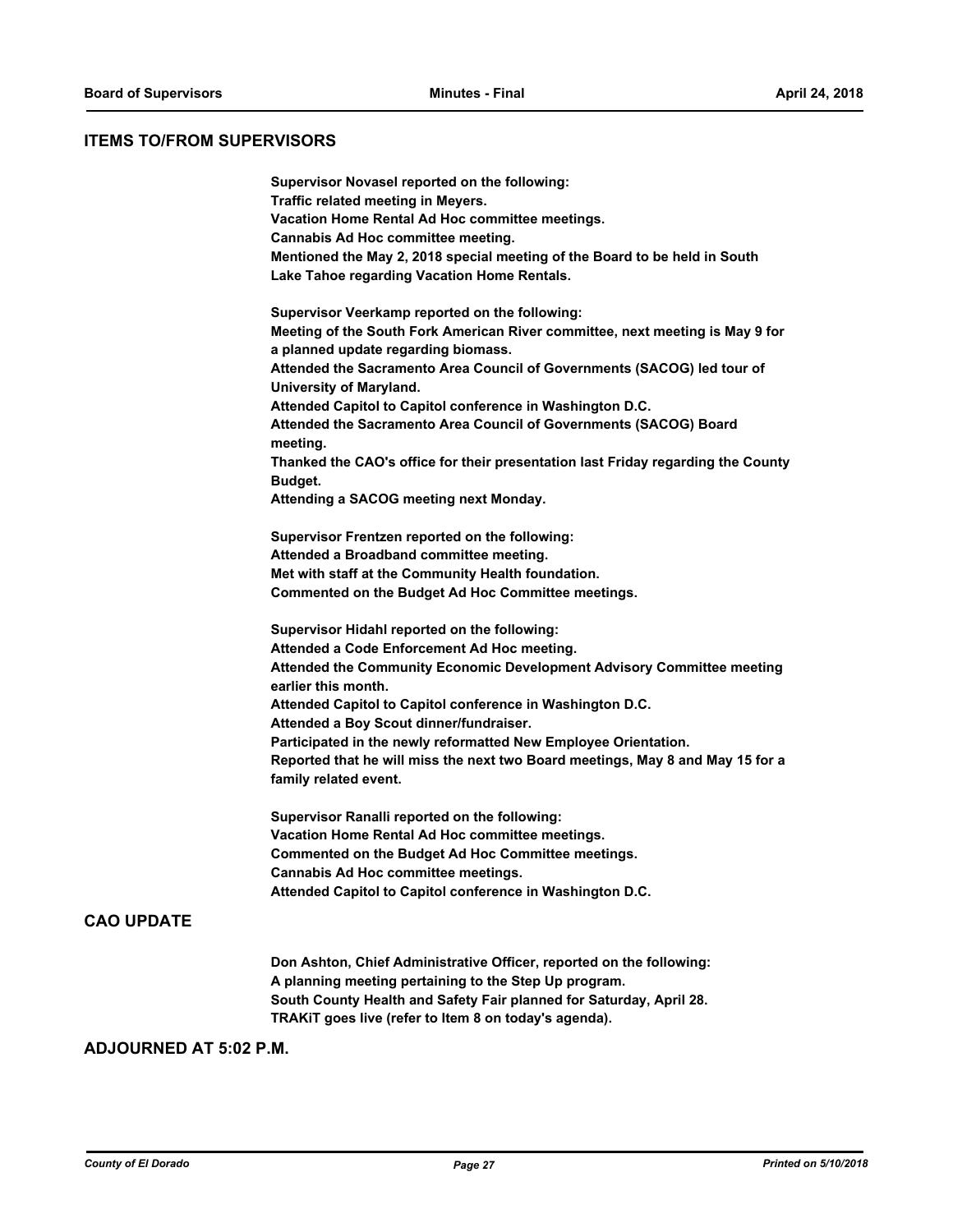## **CLOSED SESSION**

|     | 50. 18-0619 | <b>Pursuant to Government Code Section 54957.6 - Conference with</b><br>Labor Negotiator: County Negotiator: Director of Human Resources<br>and/or designee. Employee Organization: El Dorado County Employees<br>Association Local No.1 representing employees in the General,<br>Professional, and Supervisory Bargaining Units; Operating Engineers<br>Local No. 3 representing employees in the Trades & Crafts and<br>Corrections Bargaining Units; El Dorado County Probation Officer's<br>Association; Deputy Sheriffs Association representing employees in the<br>Law Enforcement Unit; El Dorado County Criminal Attorney Association;<br>El Dorado County Deputy County Counsel Association; El Dorado County<br>Managers Association; El Dorado County Law Enforcement Managers<br>Association; and Unrepresented Employees. (Est. Time: 15 Min.)<br>No Action Reported. All five Supervisors participated. |
|-----|-------------|-------------------------------------------------------------------------------------------------------------------------------------------------------------------------------------------------------------------------------------------------------------------------------------------------------------------------------------------------------------------------------------------------------------------------------------------------------------------------------------------------------------------------------------------------------------------------------------------------------------------------------------------------------------------------------------------------------------------------------------------------------------------------------------------------------------------------------------------------------------------------------------------------------------------------|
|     |             |                                                                                                                                                                                                                                                                                                                                                                                                                                                                                                                                                                                                                                                                                                                                                                                                                                                                                                                         |
| 51. | 18-0673     | Conference with Legal Counsel - Initiation of Litigation pursuant to<br>Government Code Section 54956.9(d)(4). Number of potential cases: (1).<br>(Est. Time: 15 Min.)                                                                                                                                                                                                                                                                                                                                                                                                                                                                                                                                                                                                                                                                                                                                                  |
|     |             | All five Supervisors participated. The Board unanimously voted to:<br>1) Initiate litigation against some or all of the potential defendants named in the<br>existing multi-district opiod litigation pending in the Southern District of Ohio;<br>2) Authorize County Counsel to retain the law firm of Baron & Budd as outside<br>counsel to represent the County in the multi-district litigation; and<br>3) Authorize County Counsel to execute a Joint Prosecution Agreement that<br>would enable a coordination of efforts with other California counties with<br>respect to the opiod litigation.                                                                                                                                                                                                                                                                                                                |
| 52. | 18-0674     | Conference with Legal Counsel - Initiation of Litigation pursuant to<br>Government Code Section 54956.9(d)(4). Number of potential cases: (1).<br>(Est. Time: 15 Min.)                                                                                                                                                                                                                                                                                                                                                                                                                                                                                                                                                                                                                                                                                                                                                  |
|     |             | No Action Reported. All five Supervisors participated.                                                                                                                                                                                                                                                                                                                                                                                                                                                                                                                                                                                                                                                                                                                                                                                                                                                                  |
| 53. | 18-0675     | Conference with Legal Counsel - Initiation of Litigation pursuant to<br>Government Code Section 54956.9(d)(4). Number of potential cases: (1).<br>(Est. Time: 10 Min.)                                                                                                                                                                                                                                                                                                                                                                                                                                                                                                                                                                                                                                                                                                                                                  |
|     |             | No Action Reported. All five Supervisors participated.                                                                                                                                                                                                                                                                                                                                                                                                                                                                                                                                                                                                                                                                                                                                                                                                                                                                  |